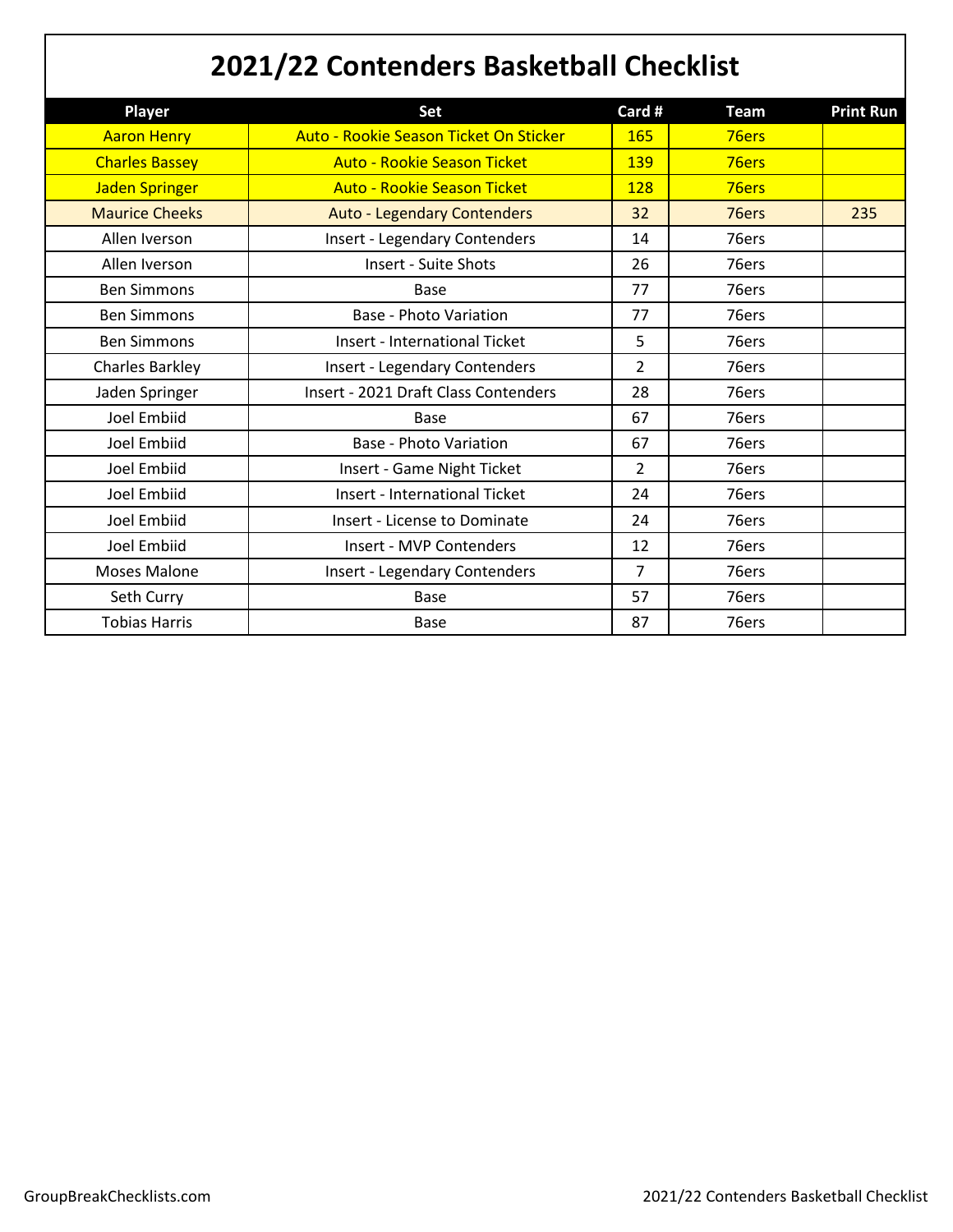| <b>Player</b>          | Set                                    | Card #         | <b>Team</b>    | <b>Print Run</b> |
|------------------------|----------------------------------------|----------------|----------------|------------------|
| <b>Greg Brown III</b>  | <b>Auto - Rookie Season Ticket</b>     | 136            | <b>Blazers</b> |                  |
| <b>Trendon Watford</b> | Auto - Rookie Season Ticket On Sticker | <b>159</b>     | <b>Blazers</b> |                  |
| <b>Arvydas Sabonis</b> | <b>Auto - Legendary Contenders</b>     | 27             | <b>Blazers</b> | 235              |
| Dennis Smith Jr.       | <b>Auto - Contenders Vet</b>           | $\overline{4}$ | <b>Blazers</b> | 235              |
| Larry Nance Jr.        | <b>Auto - Contenders Vet</b>           | 21             | <b>Blazers</b> | 235              |
| <b>Nassir Little</b>   | <b>Auto - Contenders Vet</b>           | 5              | <b>Blazers</b> | 235              |
| CJ McCollum            | Base                                   | 39             | <b>Blazers</b> |                  |
| CJ McCollum            | Base - Photo Variation                 | 39             | <b>Blazers</b> |                  |
| Damian Lillard         | Base                                   | 29             | <b>Blazers</b> |                  |
| Damian Lillard         | Base - Photo Variation                 | 29             | <b>Blazers</b> |                  |
| Damian Lillard         | Insert - Game Night Ticket             | 12             | Blazers        |                  |
| Damian Lillard         | Insert - License to Dominate           | 21             | <b>Blazers</b> |                  |
| Damian Lillard         | Insert - MVP Contenders                | 24             | <b>Blazers</b> |                  |
| Damian Lillard         | <b>Insert - Suite Shots</b>            | 7              | <b>Blazers</b> |                  |
| Norman Powell          | Base                                   | 49             | <b>Blazers</b> |                  |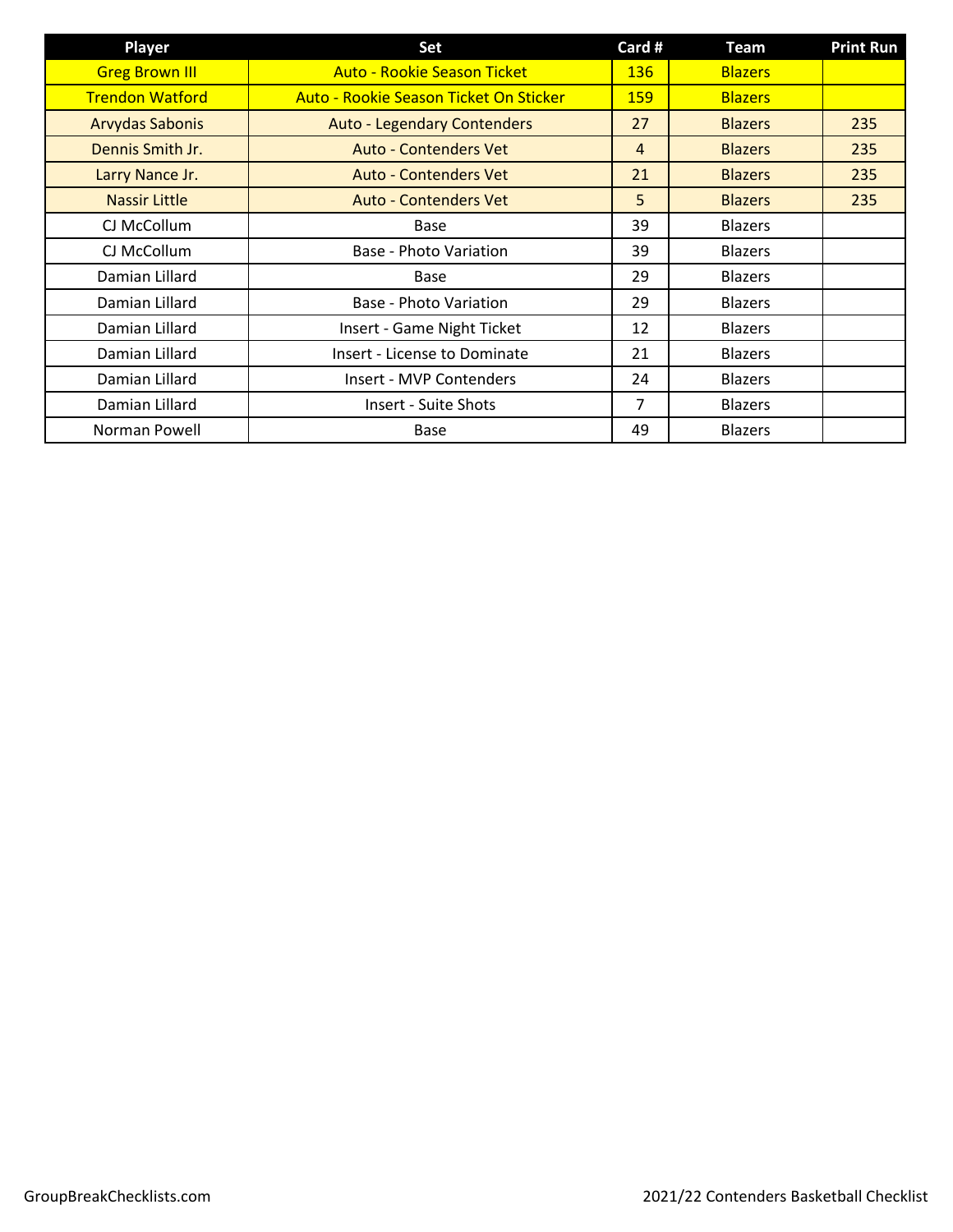| <b>Player</b>          | Set                                    | Card # | <b>Team</b>  | <b>Print Run</b> |
|------------------------|----------------------------------------|--------|--------------|------------------|
| Sandro Mamukelashvili  | Auto - Rookie Season Ticket On Sticker | 149    | <b>Bucks</b> |                  |
| <b>Bob Dandridge</b>   | <b>Auto - Legendary Contenders</b>     | 9      | <b>Bucks</b> | 235              |
| <b>Jrue Holiday</b>    | <b>Auto - Contenders Vet</b>           | 30     | <b>Bucks</b> | 85               |
| <b>Khris Middleton</b> | <b>Auto - Contenders Vet</b>           | 40     | <b>Bucks</b> | 85               |
| <b>Oscar Robertson</b> | Auto - Veteran Season Ticket           | 10     | <b>Bucks</b> |                  |
| <b>Rodney Hood</b>     | <b>Auto - Contenders Vet</b>           | 2      | <b>Bucks</b> | 235              |
| Giannis Antetokounmpo  | Base                                   | 73     | <b>Bucks</b> |                  |
| Giannis Antetokounmpo  | <b>Base - Photo Variation</b>          | 73     | <b>Bucks</b> |                  |
| Giannis Antetokounmpo  | Insert - Game Night Ticket             | 15     | <b>Bucks</b> |                  |
| Giannis Antetokounmpo  | <b>Insert - International Ticket</b>   | 4      | <b>Bucks</b> |                  |
| Giannis Antetokounmpo  | <b>Insert - License to Dominate</b>    | 10     | <b>Bucks</b> |                  |
| Giannis Antetokounmpo  | Insert - MVP Contenders                | 4      | <b>Bucks</b> |                  |
| Giannis Antetokounmpo  | Insert - Suite Shots                   | 27     | <b>Bucks</b> |                  |
| Giannis Antetokounmpo  | Insert - Superstar Die-Cuts            | 8      | <b>Bucks</b> |                  |
| Jrue Holiday           | Base                                   | 63     | <b>Bucks</b> |                  |
| Khris Middleton        | Base                                   | 83     | <b>Bucks</b> |                  |
| Khris Middleton        | <b>Insert - Suite Shots</b>            | 30     | <b>Bucks</b> |                  |
| Oscar Robertson        | <b>Insert - Legendary Contenders</b>   | 16     | <b>Bucks</b> |                  |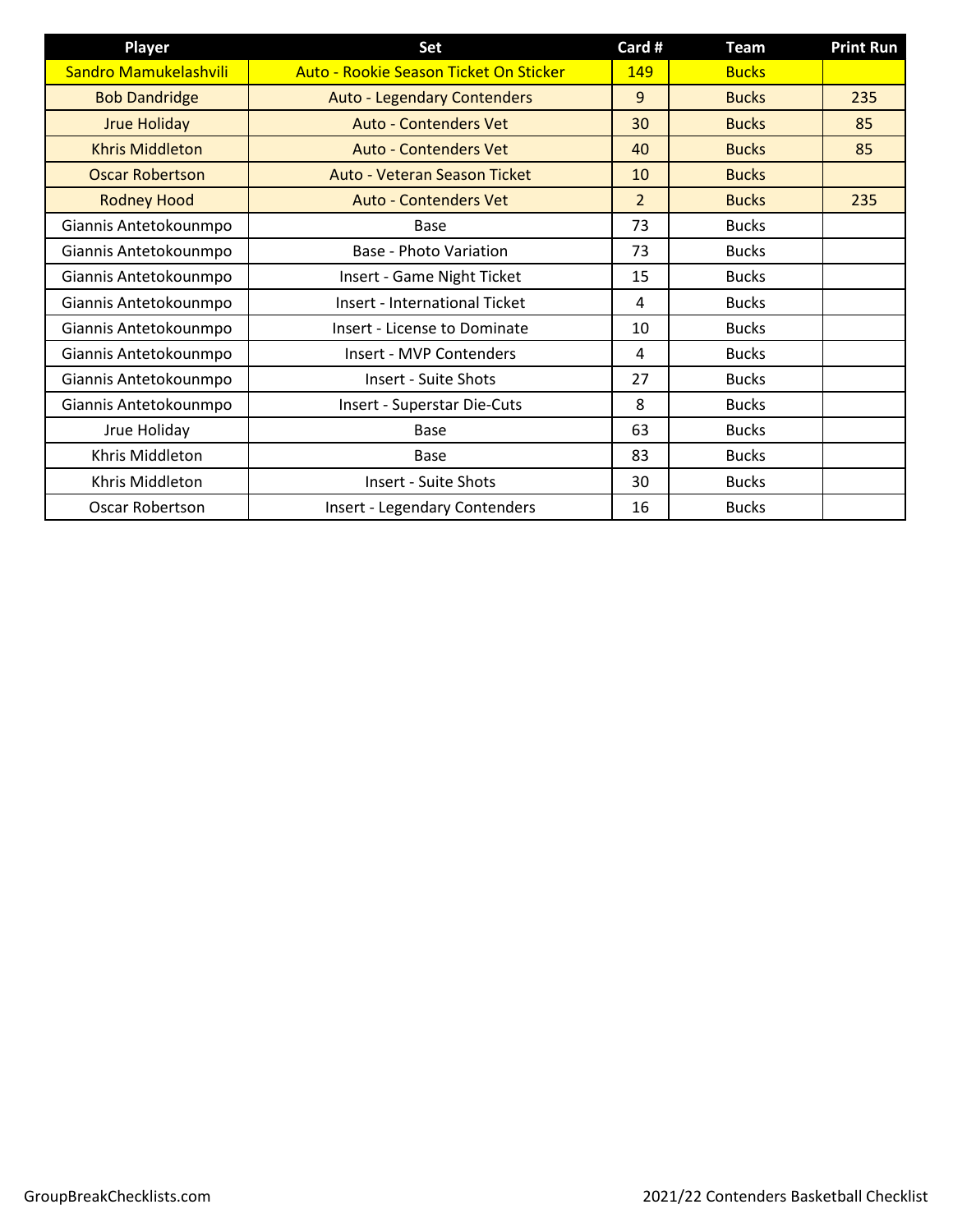| <b>Player</b>          | Set                                    | Card # | <b>Team</b>  | <b>Print Run</b> |
|------------------------|----------------------------------------|--------|--------------|------------------|
| <b>Ayo Dosunmu</b>     | <b>Auto - Rookie Season Ticket</b>     | 133    | <b>Bulls</b> |                  |
| <b>Marko Simonovic</b> | Auto - Rookie Season Ticket On Sticker | 157    | <b>Bulls</b> |                  |
| <b>Charles Oakley</b>  | <b>Auto - Legendary Contenders</b>     | 29     | <b>Bulls</b> | 235              |
| Dennis Rodman          | <b>Auto - Legendary Contenders</b>     | 11     | <b>Bulls</b> | 85               |
| <b>Joakim Noah</b>     | <b>Auto - Legendary Contenders</b>     | 25     | <b>Bulls</b> | 235              |
| Nikola Vucevic         | <b>Auto - Contenders Vet</b>           | 15     | <b>Bulls</b> | 235              |
| Zach LaVine            | <b>Auto - Contenders Vet</b>           | 39     | <b>Bulls</b> | 138              |
| DeMar DeRozan          | Base                                   | 56     | <b>Bulls</b> |                  |
| DeMar DeRozan          | <b>Base - Photo Variation</b>          | 56     | <b>Bulls</b> |                  |
| Lonzo Ball             | Base                                   | 36     | <b>Bulls</b> |                  |
| Lonzo Ball             | <b>Insert - Suite Shots</b>            | 29     | <b>Bulls</b> |                  |
| Nikola Vucevic         | Base                                   | 66     | <b>Bulls</b> |                  |
| Nikola Vucevic         | Insert - License to Dominate           | 13     | <b>Bulls</b> |                  |
| Toni Kukoc             | <b>Insert - International Ticket</b>   | 18     | <b>Bulls</b> |                  |
| Zach LaVine            | Base                                   | 46     | <b>Bulls</b> |                  |
| Zach LaVine            | <b>Base - Photo Variation</b>          | 46     | <b>Bulls</b> |                  |
| Zach LaVine            | Insert - Game Night Ticket             | 9      | <b>Bulls</b> |                  |
| Zach LaVine            | <b>Insert - License to Dominate</b>    | 26     | <b>Bulls</b> |                  |
| Zach LaVine            | Insert - MVP Contenders                | 15     | <b>Bulls</b> |                  |
| Zach LaVine            | <b>Insert - Suite Shots</b>            | 20     | <b>Bulls</b> |                  |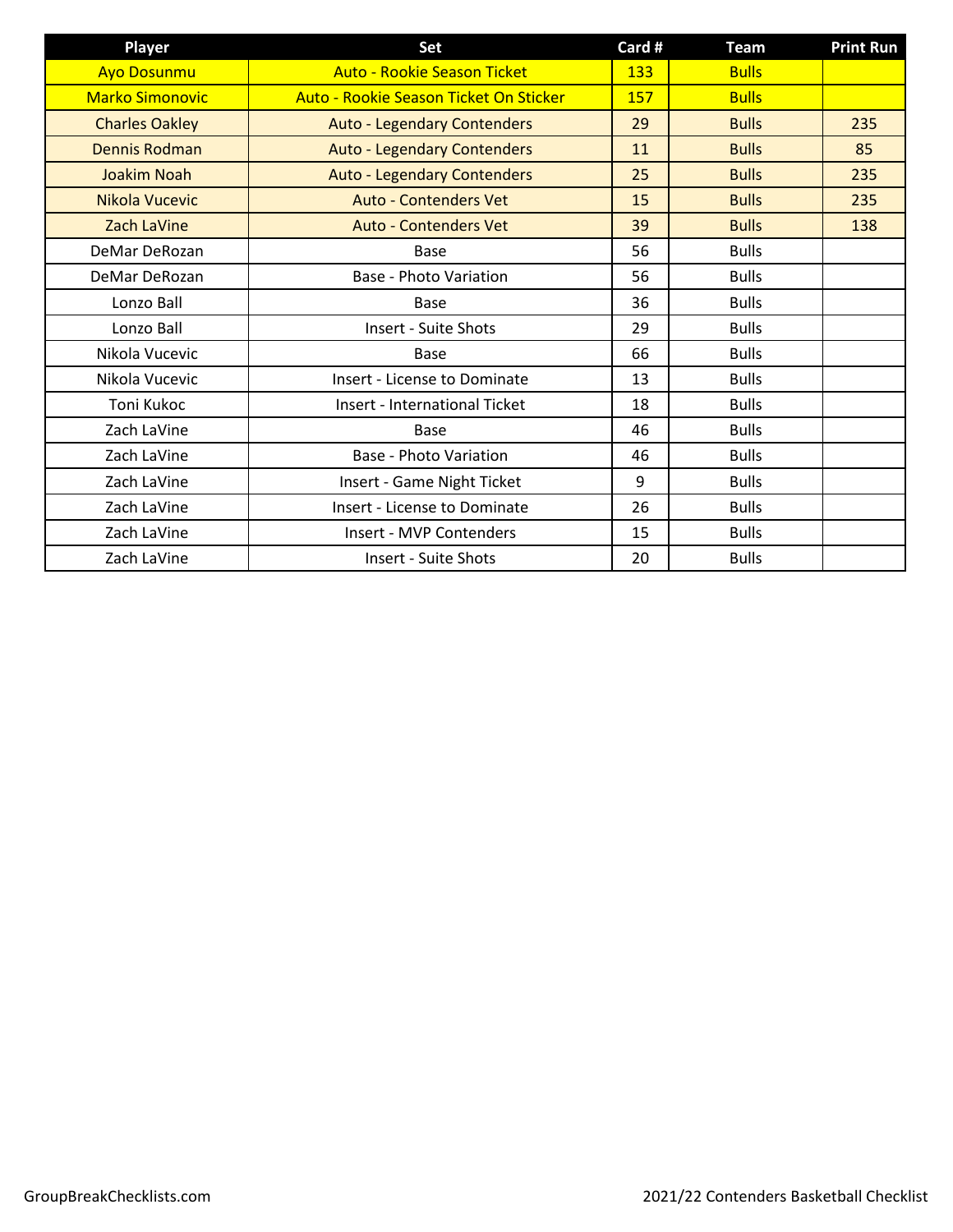| <b>Player</b>        | Set                                         | Card # | <b>Team</b>      | <b>Print Run</b> |
|----------------------|---------------------------------------------|--------|------------------|------------------|
| <b>Evan Mobley</b>   | <b>Auto - Rookie Season Ticket</b>          | 103    | <b>Cavaliers</b> |                  |
| <b>Collin Sexton</b> | <b>Auto - Contenders Vet</b>                | 32     | <b>Cavaliers</b> | 235              |
| Drew Gooden          | <b>Auto - Legendary Contenders</b>          | 13     | <b>Cavaliers</b> | 235              |
| <b>Isaac Okoro</b>   | <b>Auto - Sophomore Contenders</b>          | 5      | <b>Cavaliers</b> | 85               |
| <b>Mark Price</b>    | <b>Auto - Legendary Contenders</b>          | 18     | <b>Cavaliers</b> | 235              |
| <b>Collin Sexton</b> | <b>Base</b>                                 | 86     | Cavaliers        |                  |
| <b>Collin Sexton</b> | <b>Insert - License to Dominate</b>         | 23     | Cavaliers        |                  |
| Darius Garland       | Base                                        | 76     | Cavaliers        |                  |
| Evan Mobley          | <b>Insert - 2021 Draft Class Contenders</b> | 3      | Cavaliers        |                  |
| Evan Mobley          | Insert - Lottery Ticket                     | 3      | Cavaliers        |                  |
| Evan Mobley          | Insert - Rookie of the Year Contenders      | 3      | Cavaliers        |                  |
| Isaac Okoro          | Base                                        | 96     | Cavaliers        |                  |
| Kevin Love           | <b>Base</b>                                 | 8      | Cavaliers        |                  |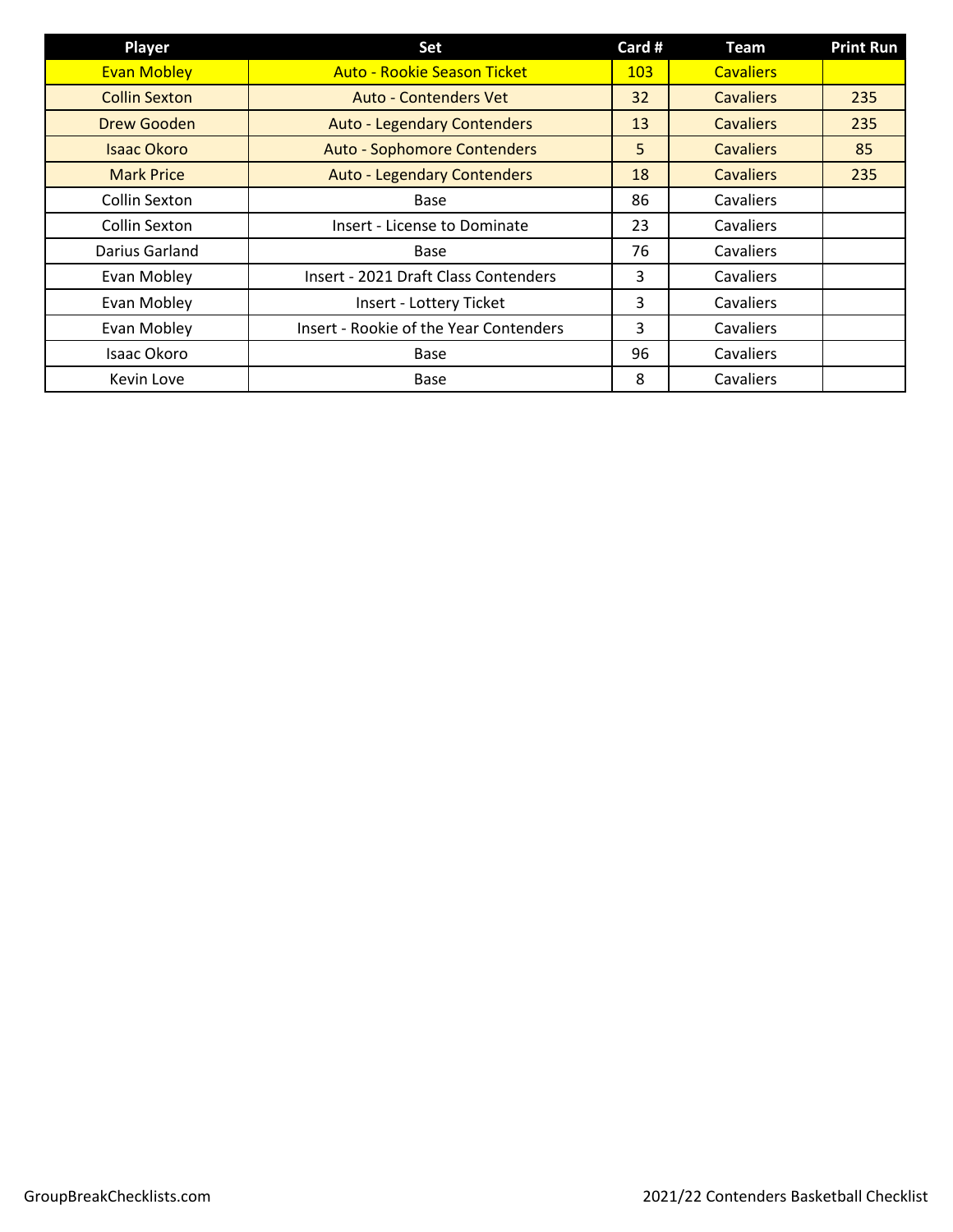| <b>Player</b>        | Set                                           | Card #         | <b>Team</b>    | <b>Print Run</b> |
|----------------------|-----------------------------------------------|----------------|----------------|------------------|
| <b>Sam Hauser</b>    | Auto - Rookie Season Ticket On Sticker        | 163            | <b>Celtics</b> |                  |
| <b>Bill Russell</b>  | Auto - Veteran Season Ticket (Parallels Only) | $\overline{2}$ | <b>Celtics</b> | 30               |
| Dee Brown            | <b>Auto - Legendary Contenders</b>            | $\mathbf{1}$   | <b>Celtics</b> | 235              |
| <b>Jayson Tatum</b>  | <b>Auto - MVP Contenders</b>                  | 8              | <b>Celtics</b> | 26               |
| <b>Larry Bird</b>    | Auto - Veteran Season Ticket                  | $\overline{4}$ | <b>Celtics</b> |                  |
| <b>Bill Russell</b>  | <b>Insert - Legendary Contenders</b>          | 22             | Celtics        |                  |
| Dennis Johnson       | <b>Insert - Legendary Contenders</b>          | 25             | Celtics        |                  |
| Dennis Schroder      | <b>Base</b>                                   | 54             | Celtics        |                  |
| Jaylen Brown         | Base                                          | 34             | Celtics        |                  |
| Jaylen Brown         | <b>Insert - License to Dominate</b>           | 15             | Celtics        |                  |
| Jaylen Brown         | <b>Insert - Suite Shots</b>                   | 1              | Celtics        |                  |
| Jayson Tatum         | <b>Base</b>                                   | 44             | Celtics        |                  |
| Jayson Tatum         | <b>Base - Photo Variation</b>                 | 44             | Celtics        |                  |
| Jayson Tatum         | Insert - Game Night Ticket                    | 18             | Celtics        |                  |
| Jayson Tatum         | <b>Insert - License to Dominate</b>           | 14             | Celtics        |                  |
| Jayson Tatum         | Insert - MVP Contenders                       | 11             | Celtics        |                  |
| Jayson Tatum         | <b>Insert - Suite Shots</b>                   | 9              | Celtics        |                  |
| Jayson Tatum         | Insert - Superstar Die-Cuts                   | 4              | Celtics        |                  |
| <b>Kevin Garnett</b> | <b>Insert - Legendary Contenders</b>          | 15             | Celtics        |                  |
| Larry Bird           | <b>Insert - Legendary Contenders</b>          | 24             | Celtics        |                  |
| Larry Bird           | <b>Insert - Suite Shots</b>                   | 16             | Celtics        |                  |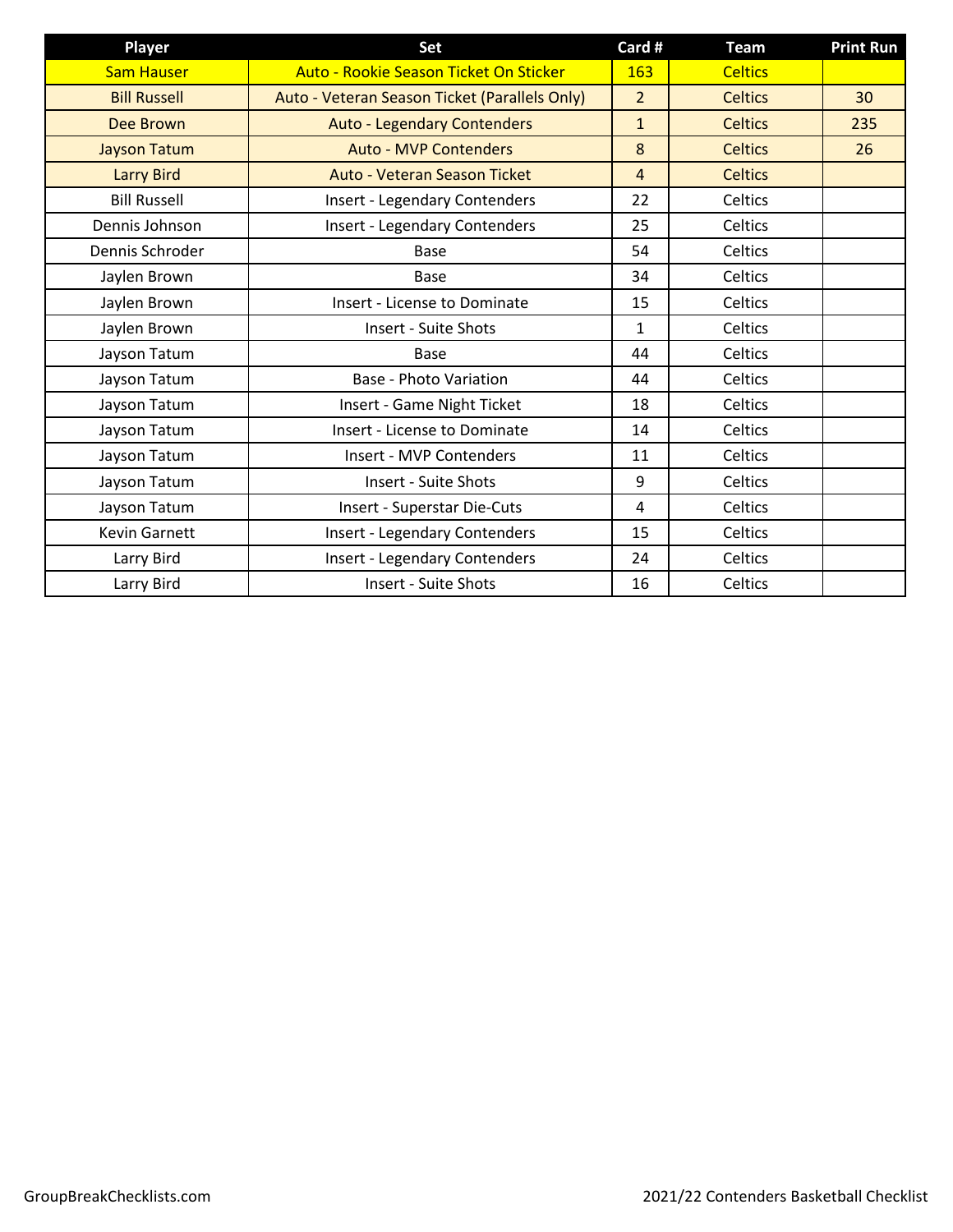| <b>Player</b>             | Set                                         | Card #     | <b>Team</b>     | <b>Print Run</b> |
|---------------------------|---------------------------------------------|------------|-----------------|------------------|
| <b>Brandon Boston Jr.</b> | <b>Auto - Rookie Season Ticket</b>          | 137        | <b>Clippers</b> |                  |
| <b>Jason Preston</b>      | <b>Auto - Rookie Season Ticket</b>          | 142        | <b>Clippers</b> |                  |
| <b>Keon Johnson</b>       | <b>Auto - Rookie Season Ticket</b>          | <b>121</b> | <b>Clippers</b> |                  |
| <b>Eric Bledsoe</b>       | <b>Auto - Contenders Vet</b>                | 6          | <b>Clippers</b> | 179              |
| Luke Kennard              | <b>Auto - Contenders Vet</b>                | 13         | <b>Clippers</b> | 235              |
| Eric Bledsoe              | <b>Base</b>                                 | 42         | Clippers        |                  |
| Kawhi Leonard             | Base                                        | 22         | Clippers        |                  |
| Kawhi Leonard             | Base - Photo Variation                      | 22         | <b>Clippers</b> |                  |
| Kawhi Leonard             | <b>Insert - License to Dominate</b>         | 6          | <b>Clippers</b> |                  |
| Kawhi Leonard             | Insert - Superstar Die-Cuts                 | 3          | Clippers        |                  |
| Keon Johnson              | <b>Insert - 2021 Draft Class Contenders</b> | 21         | Clippers        |                  |
| Paul George               | Base                                        | 32         | Clippers        |                  |
| Paul George               | Base - Photo Variation                      | 32         | Clippers        |                  |
| Paul George               | <b>Insert - License to Dominate</b>         | 29         | Clippers        |                  |
| Paul George               | Insert - MVP Contenders                     | 21         | Clippers        |                  |
| Paul George               | <b>Insert - Suite Shots</b>                 | 22         | <b>Clippers</b> |                  |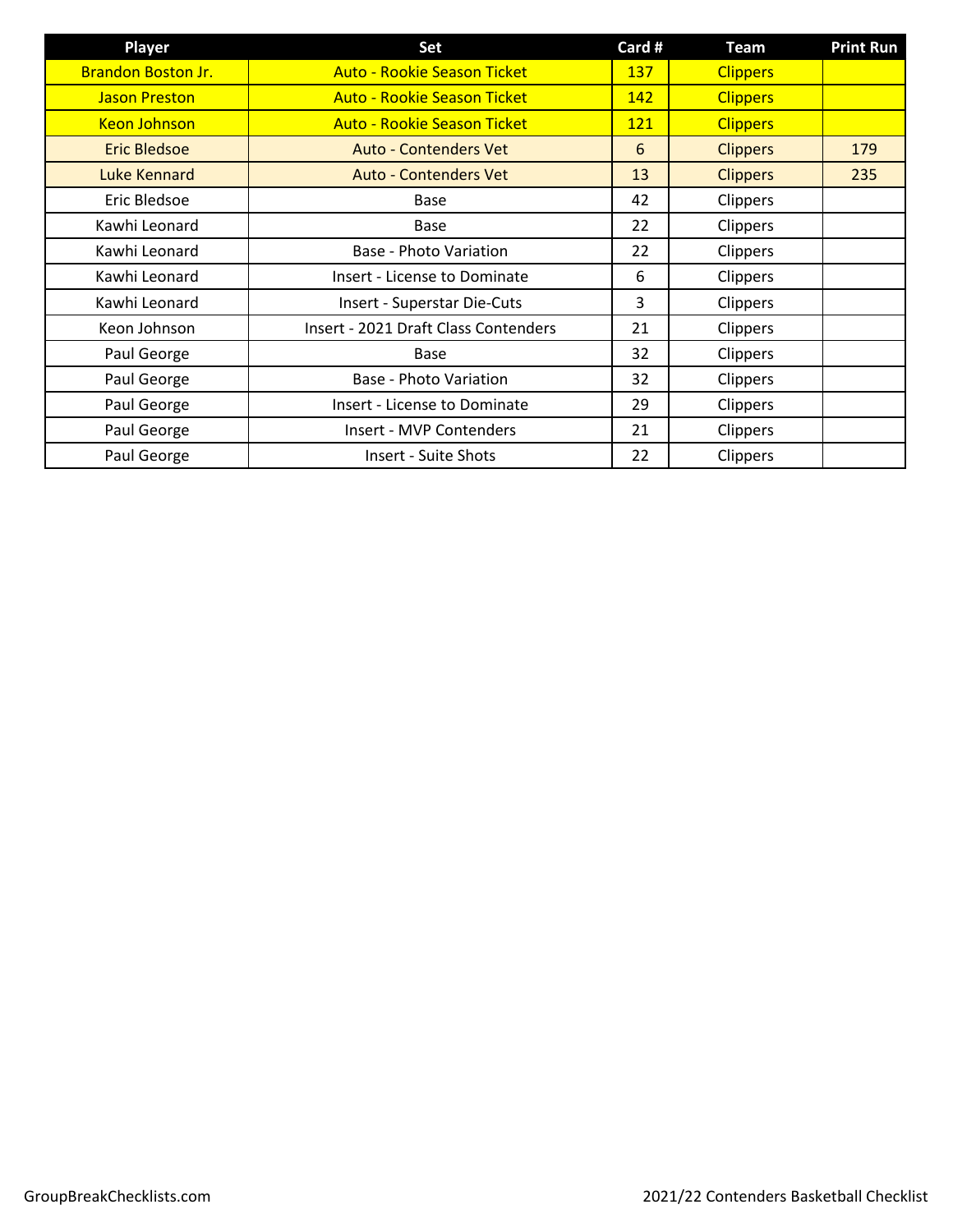| <b>Player</b>          | Set                                    | Card #     | Team             | <b>Print Run</b> |
|------------------------|----------------------------------------|------------|------------------|------------------|
| Santi Aldama           | <b>Auto - Rookie Season Ticket</b>     | <b>130</b> | <b>Grizzlies</b> |                  |
| <b>Ziaire Williams</b> | <b>Auto - Rookie Season Ticket</b>     | <b>110</b> | <b>Grizzlies</b> |                  |
| Ja Morant              | Auto - Veteran Season Ticket           | 5          | <b>Grizzlies</b> |                  |
| Jaren Jackson Jr.      | <b>Auto - Contenders Vet</b>           | 38         | <b>Grizzlies</b> | 138              |
| Ja Morant              | Base                                   | 3          | <b>Grizzlies</b> |                  |
| Ja Morant              | Base - Photo Variation                 | 3          | <b>Grizzlies</b> |                  |
| Ja Morant              | <b>Insert - License to Dominate</b>    | 20         | <b>Grizzlies</b> |                  |
| Ja Morant              | Insert - MVP Contenders                | 5          | Grizzlies        |                  |
| Jaren Jackson Jr.      | Base                                   | 13         | <b>Grizzlies</b> |                  |
| Santi Aldama           | Insert - 2021 Draft Class Contenders   | 30         | <b>Grizzlies</b> |                  |
| Steven Adams           | Base                                   | 92         | Grizzlies        |                  |
| Ziaire Williams        | Insert - 2021 Draft Class Contenders   | 10         | <b>Grizzlies</b> |                  |
| Ziaire Williams        | Insert - Lottery Ticket                | 10         | Grizzlies        |                  |
| Ziaire Williams        | Insert - Rookie of the Year Contenders | 10         | <b>Grizzlies</b> |                  |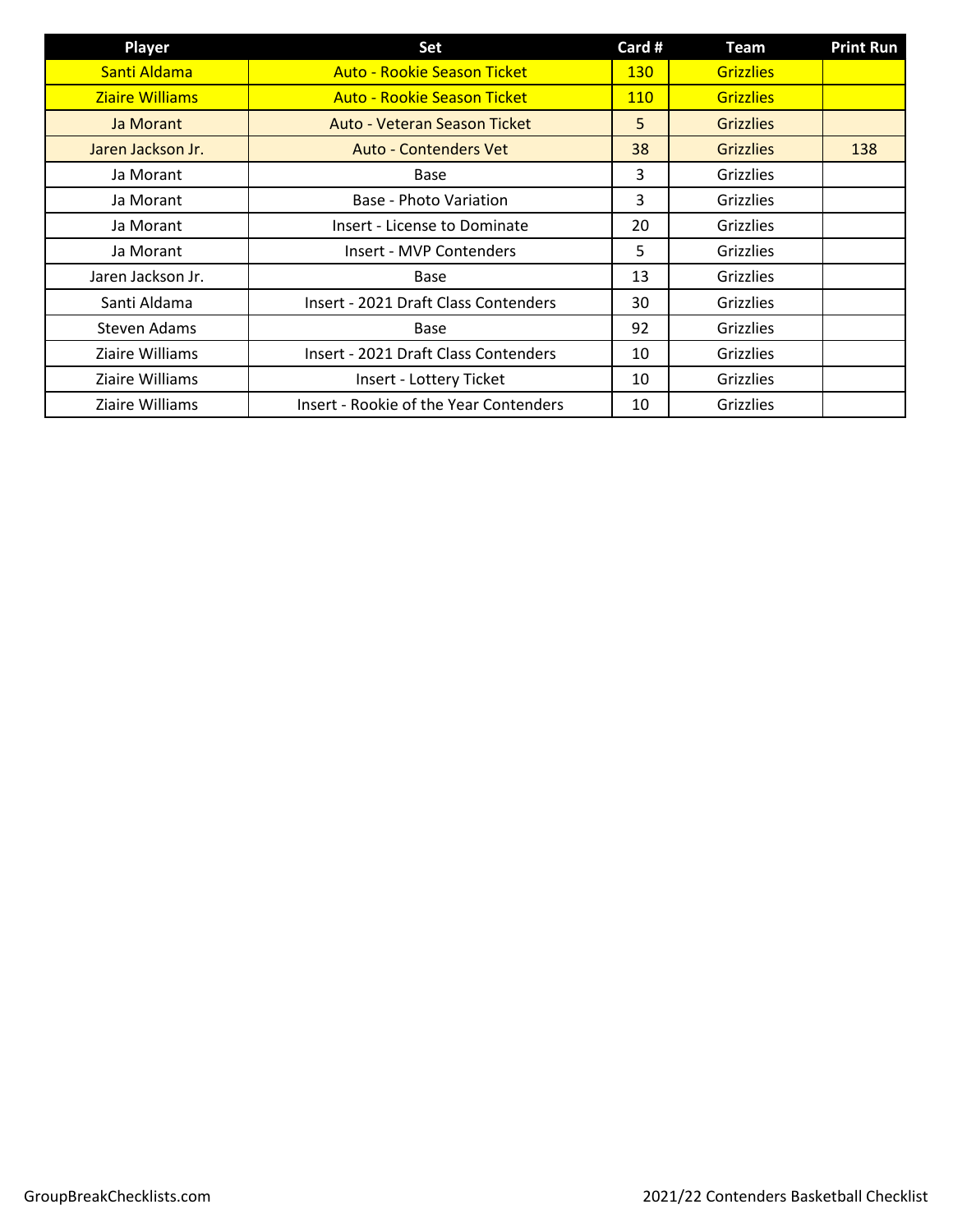| Player                   | Set                                  | Card #         | <b>Team</b>  | <b>Print Run</b> |
|--------------------------|--------------------------------------|----------------|--------------|------------------|
| Jalen Johnson            | <b>Auto - Rookie Season Ticket</b>   | 120            | <b>Hawks</b> |                  |
| <b>Dominique Wilkins</b> | <b>Auto - Legendary Contenders</b>   | 3              | <b>Hawks</b> | 135              |
| <b>Lou Williams</b>      | <b>Auto - Contenders Vet</b>         | 31             | <b>Hawks</b> | 235              |
| Onyeka Okongwu           | <b>Auto - Sophomore Contenders</b>   | $\overline{4}$ | <b>Hawks</b> | 85               |
| <b>Trae Young</b>        | <b>Auto - MVP Contenders</b>         | 5              | <b>Hawks</b> | 41               |
| <b>Trae Young</b>        | Auto - Veteran Season Ticket         | 8              | <b>Hawks</b> |                  |
| Clint Capela             | <b>Base</b>                          | 24             | Hawks        |                  |
| Clint Capela             | Insert - International Ticket        | 11             | <b>Hawks</b> |                  |
| Dikembe Mutombo          | <b>Insert - International Ticket</b> | 28             | Hawks        |                  |
| Dominique Wilkins        | <b>Insert - International Ticket</b> | 17             | <b>Hawks</b> |                  |
| Jalen Johnson            | Insert - 2021 Draft Class Contenders | 20             | Hawks        |                  |
| John Collins             | Base                                 | 14             | Hawks        |                  |
| Pete Maravich            | <b>Insert - Legendary Contenders</b> | 19             | Hawks        |                  |
| <b>Trae Young</b>        | <b>Base</b>                          | 4              | Hawks        |                  |
| <b>Trae Young</b>        | Base - Photo Variation               | 4              | Hawks        |                  |
| <b>Trae Young</b>        | Insert - Game Night Ticket           | 3              | Hawks        |                  |
| <b>Trae Young</b>        | Insert - License to Dominate         | 12             | Hawks        |                  |
| <b>Trae Young</b>        | Insert - MVP Contenders              | 8              | Hawks        |                  |
| <b>Trae Young</b>        | Insert - Suite Shots                 | 23             | Hawks        |                  |
| <b>Trae Young</b>        | Insert - Superstar Die-Cuts          | 7              | Hawks        |                  |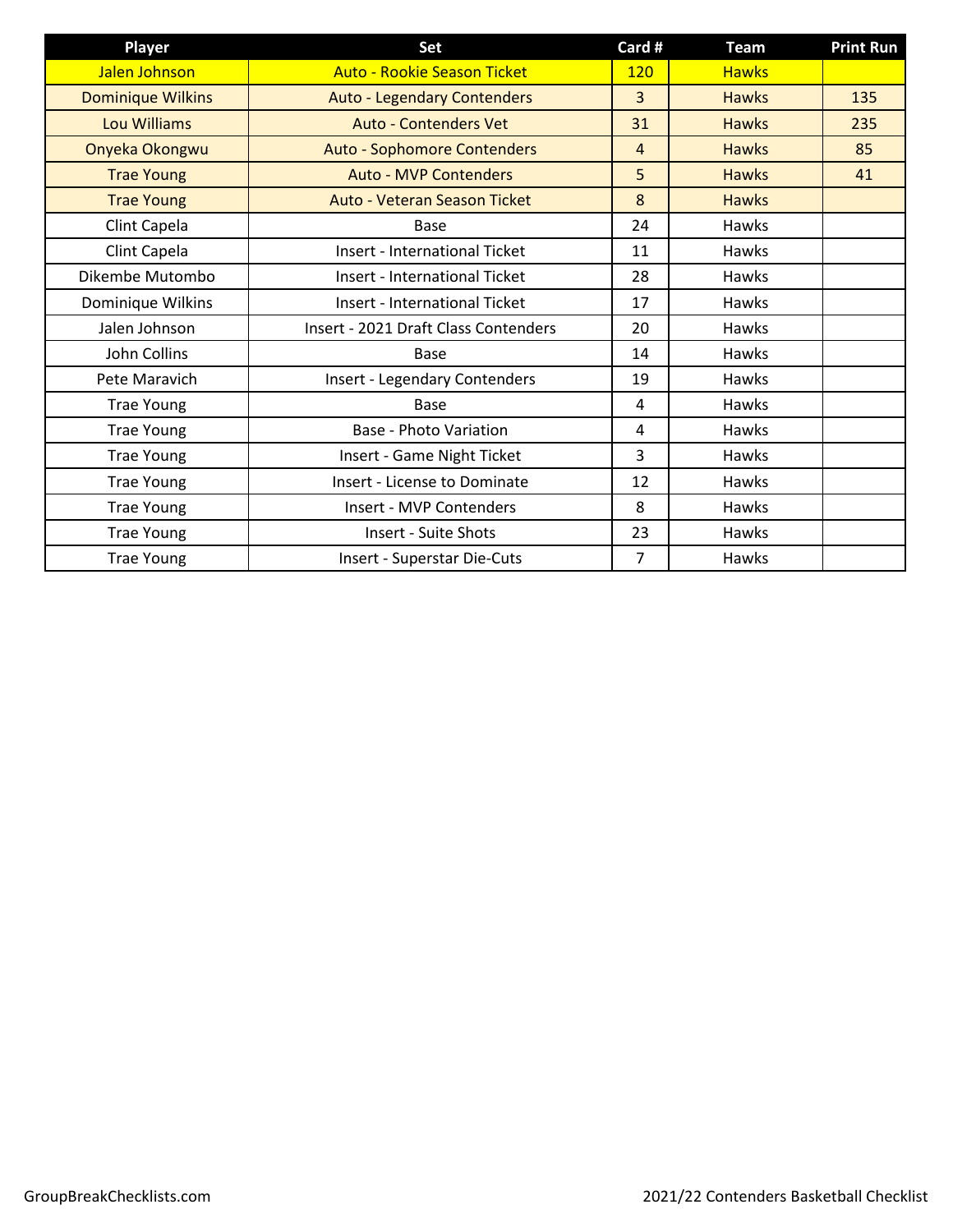| <b>Player</b>           | Set                                  | Card #         | Team        | <b>Print Run</b> |
|-------------------------|--------------------------------------|----------------|-------------|------------------|
| <b>Juwan Howard</b>     | <b>Auto - Legendary Contenders</b>   | 6              | Heat        | 235              |
| <b>Mario Chalmers</b>   | <b>Auto - Legendary Contenders</b>   | 26             | Heat        | 235              |
| <b>Shaquille O'Neal</b> | Auto - Veteran Season Ticket         | 9              | Heat        |                  |
| <b>Tim Hardaway</b>     | <b>Auto - Legendary Contenders</b>   | $\overline{4}$ | <b>Heat</b> | 235              |
| <b>Udonis Haslem</b>    | <b>Auto - Contenders Vet</b>         | 9              | Heat        | 235              |
| Bam Adebayo             | Base                                 | 43             | Heat        |                  |
| Bam Adebayo             | <b>Base - Photo Variation</b>        | 43             | Heat        |                  |
| Duncan Robinson         | Base                                 | 33             | Heat        |                  |
| Duncan Robinson         | <b>Insert - Suite Shots</b>          | 24             | Heat        |                  |
| Jimmy Butler            | Base                                 | 53             | Heat        |                  |
| Jimmy Butler            | Base - Photo Variation               | 53             | Heat        |                  |
| Jimmy Butler            | Insert - MVP Contenders              | 13             | Heat        |                  |
| Kyle Lowry              | <b>Base</b>                          | 23             | Heat        |                  |
| Ray Allen               | Insert - Legendary Contenders        | 20             | Heat        |                  |
| Shaquille O'Neal        | <b>Insert - Legendary Contenders</b> | 12             | Heat        |                  |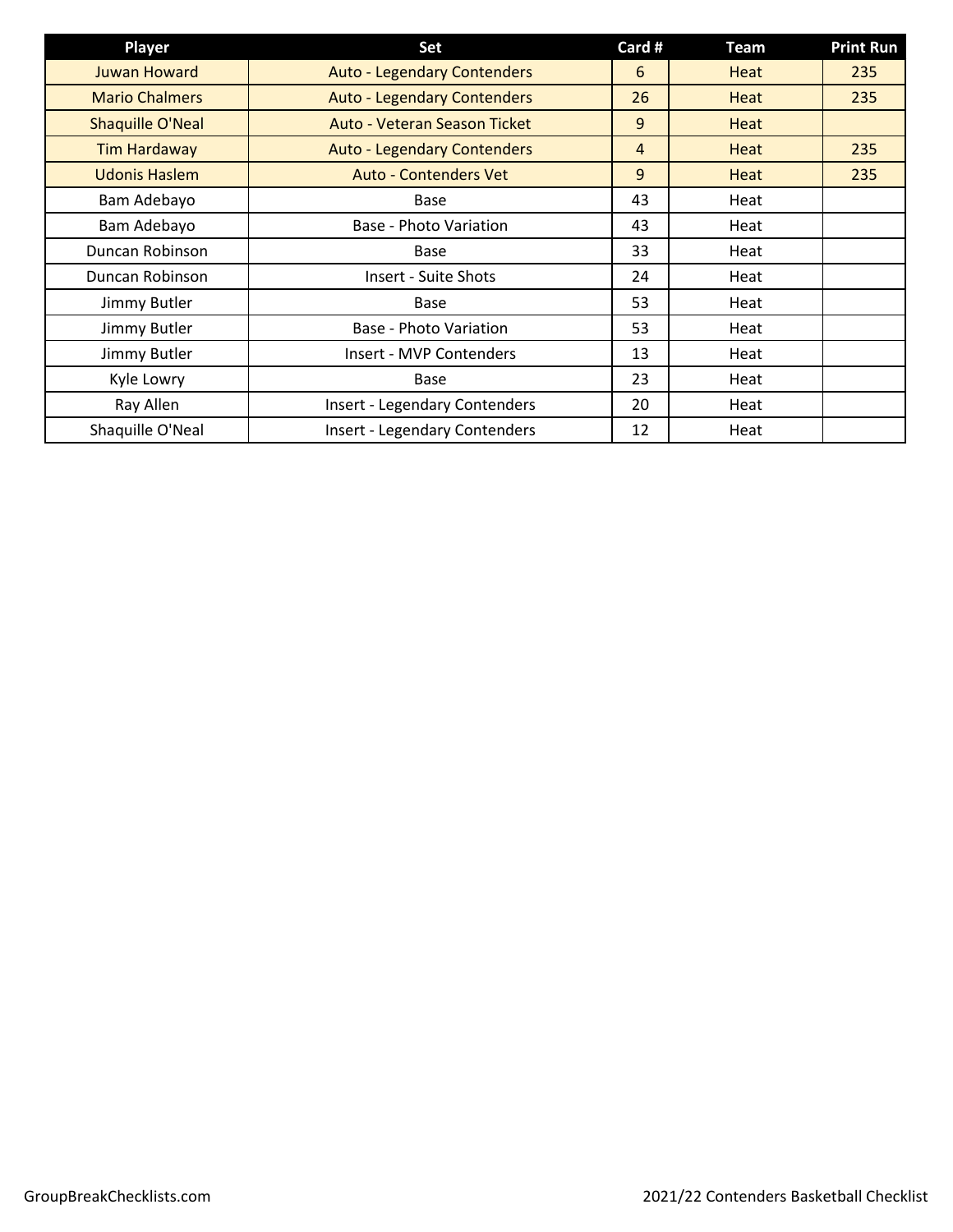| <b>Player</b>           | Set                                    | Card #     | <b>Team</b>    | <b>Print Run</b> |
|-------------------------|----------------------------------------|------------|----------------|------------------|
| <b>Arnoldas Kulboka</b> | Auto - Rookie Season Ticket On Sticker | 154        | <b>Hornets</b> |                  |
| <b>James Bouknight</b>  | <b>Auto - Rookie Season Ticket</b>     | <b>111</b> | <b>Hornets</b> |                  |
| <b>JT Thor</b>          | <b>Auto - Rookie Season Ticket</b>     | 141        | <b>Hornets</b> |                  |
| <b>Kai Jones</b>        | <b>Auto - Rookie Season Ticket</b>     | <b>119</b> | <b>Hornets</b> |                  |
| <b>Scottie Lewis</b>    | <b>Auto - Rookie Season Ticket</b>     | 140        | <b>Hornets</b> |                  |
| <b>Gordon Hayward</b>   | <b>Auto - Contenders Vet</b>           | 36         | <b>Hornets</b> | 85               |
| Gordon Hayward          | Base                                   | 16         | <b>Hornets</b> |                  |
| James Bouknight         | Insert - 2021 Draft Class Contenders   | 11         | <b>Hornets</b> |                  |
| James Bouknight         | Insert - Lottery Ticket                | 11         | <b>Hornets</b> |                  |
| James Bouknight         | Insert - Rookie of the Year Contenders | 11         | <b>Hornets</b> |                  |
| Kai Jones               | Insert - 2021 Draft Class Contenders   | 19         | Hornets        |                  |
| LaMelo Ball             | <b>Base</b>                            | 6          | <b>Hornets</b> |                  |
| LaMelo Ball             | Base - Photo Variation                 | 6          | <b>Hornets</b> |                  |
| LaMelo Ball             | <b>Insert - Superstar Die-Cuts</b>     | 1          | <b>Hornets</b> |                  |
| <b>Terry Rozier</b>     | Base                                   | 26         | <b>Hornets</b> |                  |
| <b>Terry Rozier</b>     | <b>Insert - Suite Shots</b>            | 17         | <b>Hornets</b> |                  |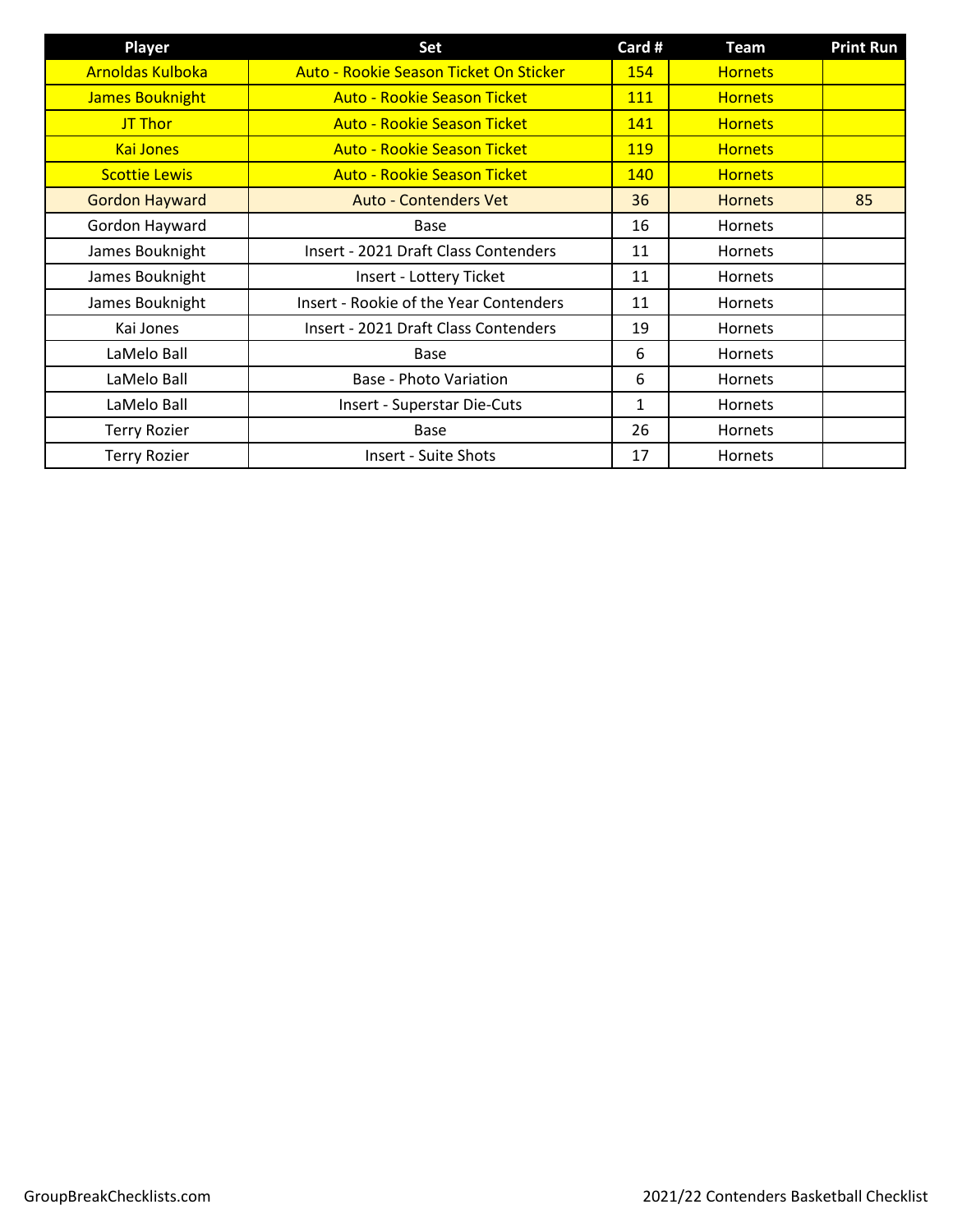| Player              | Set                                  | Card #        | Team        | <b>Print Run</b> |
|---------------------|--------------------------------------|---------------|-------------|------------------|
| <b>Jared Butler</b> | <b>Auto - Rookie Season Ticket</b>   | 134           | <b>Jazz</b> |                  |
| <b>Mark Eaton</b>   | <b>Auto - Legendary Contenders</b>   | 8             | Jazz        | 235              |
| <b>Mike Conley</b>  | <b>Auto - Contenders Vet</b>         | 33            | Jazz        | 85               |
| <b>Rudy Gay</b>     | <b>Auto - Contenders Vet</b>         | 35            | Jazz        | 200              |
| Andrei Kirilenko    | <b>Insert - International Ticket</b> | 8             | Jazz        |                  |
| Bojan Bogdanovic    | Insert - Game Night Ticket           | 6             | Jazz        |                  |
| Donovan Mitchell    | Base                                 | 41            | Jazz        |                  |
| Donovan Mitchell    | <b>Base - Photo Variation</b>        | 41            | Jazz        |                  |
| Donovan Mitchell    | Insert - Game Night Ticket           | 5             | Jazz        |                  |
| Donovan Mitchell    | <b>Insert - License to Dominate</b>  | 8             | Jazz        |                  |
| Donovan Mitchell    | Insert - MVP Contenders              | $\mathbf{1}$  | Jazz        |                  |
| Donovan Mitchell    | <b>Insert - Suite Shots</b>          | 19            | Jazz        |                  |
| John Stockton       | <b>Insert - Legendary Contenders</b> | 6             | Jazz        |                  |
| Karl Malone         | Insert - Legendary Contenders        | 4             | Jazz        |                  |
| Mike Conley         | <b>Base</b>                          | 51            | Jazz        |                  |
| Mike Conley         | <b>Insert - Suite Shots</b>          | $\mathcal{P}$ | Jazz        |                  |
| Rudy Gobert         | <b>Base</b>                          | 61            | Jazz        |                  |
| <b>Rudy Gobert</b>  | Base - Photo Variation               | 61            | Jazz        |                  |
| <b>Rudy Gobert</b>  | <b>Insert - International Ticket</b> | 16            | Jazz        |                  |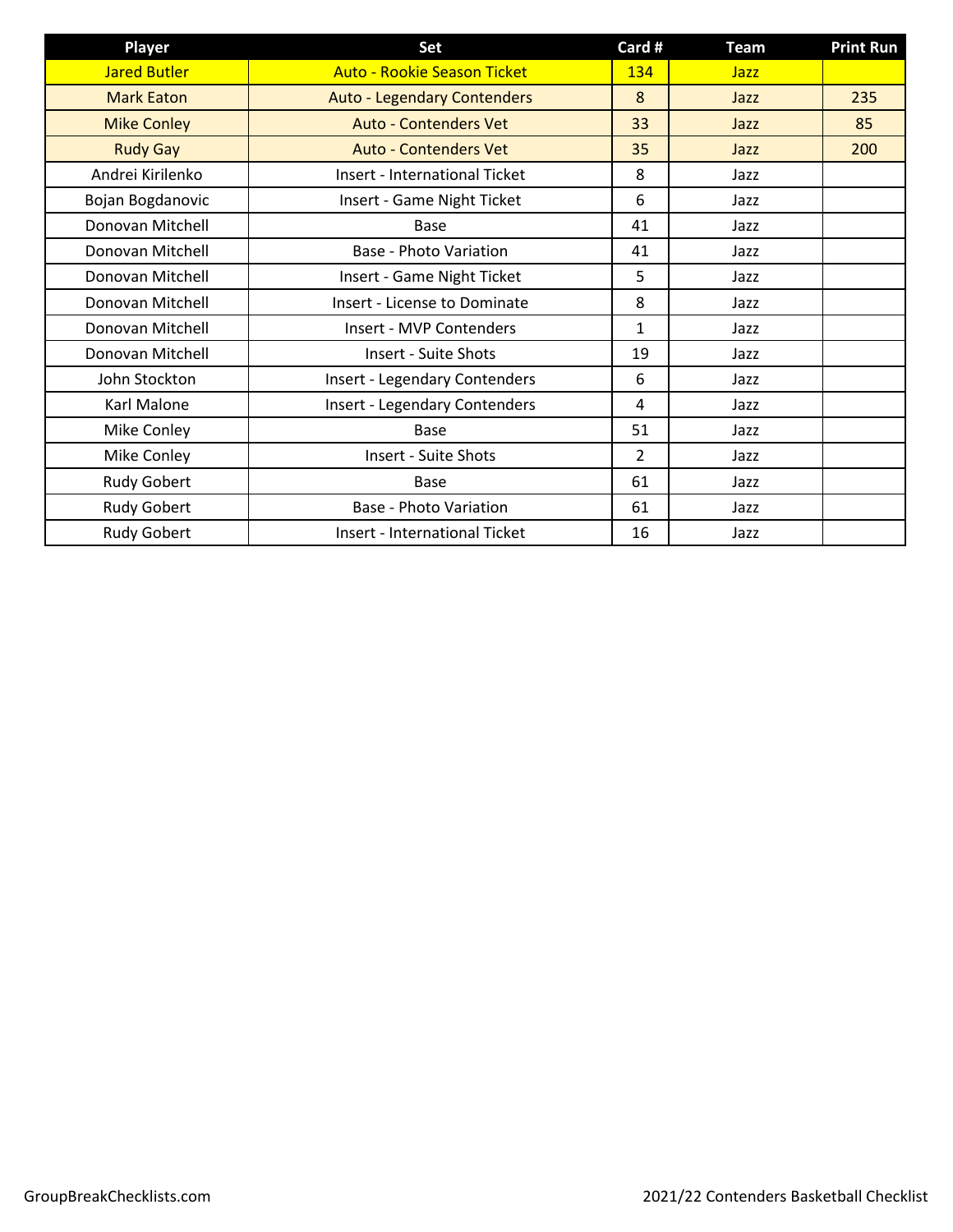| <b>Player</b>            | Set                                    | Card #     | <b>Team</b>  | <b>Print Run</b> |
|--------------------------|----------------------------------------|------------|--------------|------------------|
| <b>Davion Mitchell</b>   | <b>Auto - Rookie Season Ticket</b>     | <b>109</b> | <b>Kings</b> |                  |
| <b>Neemias Queta</b>     | <b>Auto - Rookie Season Ticket</b>     | 144        | <b>Kings</b> |                  |
| De'Aaron Fox             | <b>Auto - MVP Contenders</b>           | 10         | <b>Kings</b> | 41               |
| <b>Harrison Barnes</b>   | <b>Auto - Contenders Vet</b>           | 8          | <b>Kings</b> | 182              |
| <b>Buddy Hield</b>       | Base                                   | 69         | Kings        |                  |
| <b>Buddy Hield</b>       | <b>Insert - Suite Shots</b>            | 25         | Kings        |                  |
| Davion Mitchell          | Insert - 2021 Draft Class Contenders   | 9          | Kings        |                  |
| Davion Mitchell          | Insert - Lottery Ticket                | 9          | Kings        |                  |
| Davion Mitchell          | Insert - Rookie of the Year Contenders | 9          | Kings        |                  |
| De'Aaron Fox             | Base                                   | 59         | Kings        |                  |
| De'Aaron Fox             | Base - Photo Variation                 | 59         | Kings        |                  |
| De'Aaron Fox             | Insert - Game Night Ticket             | 1          | Kings        |                  |
| De'Aaron Fox             | <b>Insert - License to Dominate</b>    | 9          | Kings        |                  |
| De'Aaron Fox             | Insert - MVP Contenders                | 19         | Kings        |                  |
| <b>Harrison Barnes</b>   | <b>Base</b>                            | 79         | Kings        |                  |
| <b>Tyrese Haliburton</b> | <b>Insert - Suite Shots</b>            | 14         | Kings        |                  |
| Vlade Divac              | Insert - International Ticket          | 14         | Kings        |                  |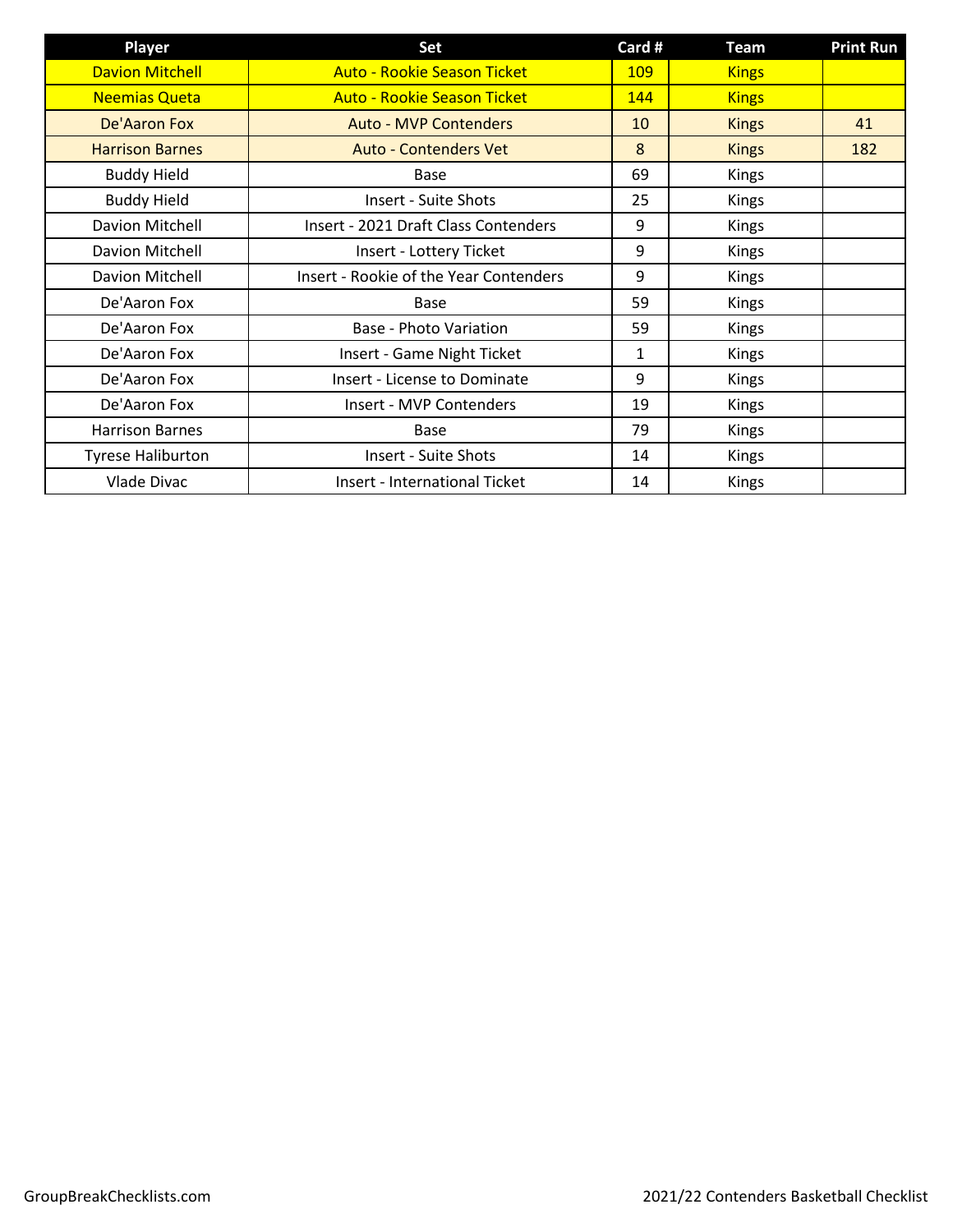| <b>Player</b>         | Set                                    | Card #         | <b>Team</b>   | <b>Print Run</b> |
|-----------------------|----------------------------------------|----------------|---------------|------------------|
| <b>Jericho Sims</b>   | Auto - Rookie Season Ticket On Sticker | 151            | <b>Knicks</b> |                  |
| <b>Miles McBride</b>  | <b>Auto - Rookie Season Ticket</b>     | <b>132</b>     | <b>Knicks</b> |                  |
| <b>Quentin Grimes</b> | <b>Auto - Rookie Season Ticket</b>     | 125            | <b>Knicks</b> |                  |
| <b>Julius Randle</b>  | <b>Auto - MVP Contenders</b>           | 9              | <b>Knicks</b> | 41               |
| Taj Gibson            | <b>Auto - Contenders Vet</b>           | 17             | <b>Knicks</b> | 235              |
| <b>Bill Bradley</b>   | <b>Insert - Legendary Contenders</b>   | 3              | Knicks        |                  |
| Julius Randle         | Base                                   | 75             | Knicks        |                  |
| Julius Randle         | <b>Base - Photo Variation</b>          | 75             | Knicks        |                  |
| Julius Randle         | Insert - License to Dominate           | $\overline{2}$ | Knicks        |                  |
| Julius Randle         | Insert - MVP Contenders                | 7              | Knicks        |                  |
| Julius Randle         | <b>Insert - Suite Shots</b>            | 12             | Knicks        |                  |
| Kemba Walker          | Base                                   | 55             | Knicks        |                  |
| Kemba Walker          | <b>Base - Photo Variation</b>          | 55             | Knicks        |                  |
| <b>Patrick Ewing</b>  | Insert - Legendary Contenders          | 5              | Knicks        |                  |
| <b>Quentin Grimes</b> | Insert - 2021 Draft Class Contenders   | 25             | Knicks        |                  |
| <b>RJ</b> Barrett     | Base                                   | 65             | Knicks        |                  |
| <b>RJ</b> Barrett     | Base - Photo Variation                 | 65             | Knicks        |                  |
| <b>RJ</b> Barrett     | <b>Insert - International Ticket</b>   | $\overline{7}$ | Knicks        |                  |
| <b>RJ Barrett</b>     | <b>Insert - Suite Shots</b>            | 15             | Knicks        |                  |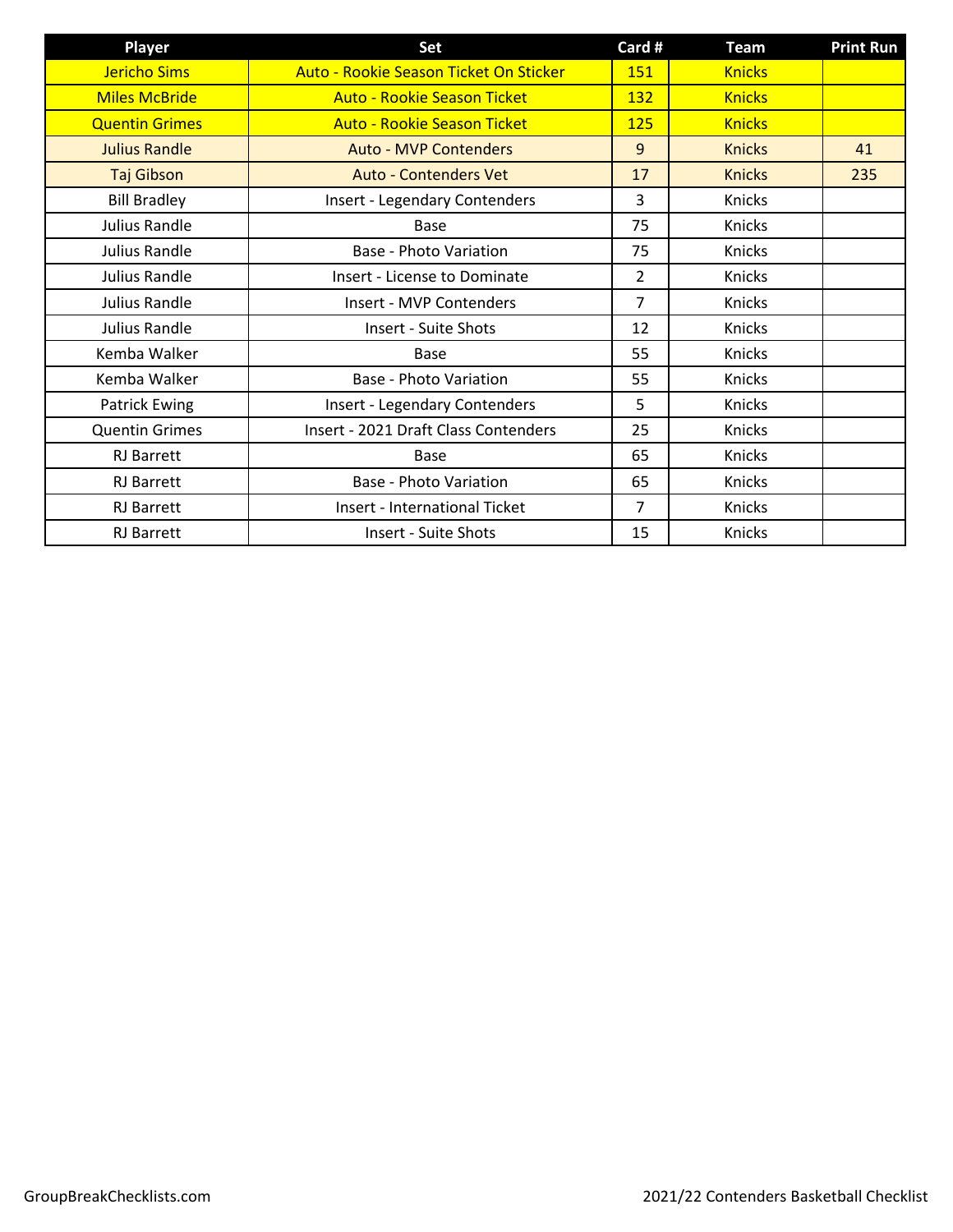| <b>Player</b>            | Set                                    | Card #         | <b>Team</b>   | <b>Print Run</b> |
|--------------------------|----------------------------------------|----------------|---------------|------------------|
| <b>Austin Reaves</b>     | Auto - Rookie Season Ticket On Sticker | 162            | <b>Lakers</b> |                  |
| <b>Anthony Davis</b>     | <b>Auto - MVP Contenders</b>           | $\overline{7}$ | Lakers        | 26               |
| <b>Anthony Davis</b>     | Auto - Veteran Season Ticket           | $\overline{3}$ | Lakers        |                  |
| <b>Derek Fisher</b>      | <b>Auto - Legendary Contenders</b>     | 21             | <b>Lakers</b> | 135              |
| <b>Glen Rice</b>         | <b>Auto - Legendary Contenders</b>     | 23             | Lakers        | 235              |
| <b>Horace Grant</b>      | <b>Auto - Legendary Contenders</b>     | 5              | Lakers        | 235              |
| <b>Mitch Kupchak</b>     | <b>Auto - Legendary Contenders</b>     | 28             | <b>Lakers</b> | 235              |
| <b>Ron Harper</b>        | <b>Auto - Legendary Contenders</b>     | 40             | Lakers        | 235              |
| <b>Sam Perkins</b>       | <b>Auto - Legendary Contenders</b>     | $\overline{2}$ | Lakers        | 235              |
| <b>Spencer Haywood</b>   | <b>Auto - Legendary Contenders</b>     | 22             | Lakers        | 235              |
| <b>Anthony Davis</b>     | Base                                   | 72             | Lakers        |                  |
| <b>Anthony Davis</b>     | <b>Base - Photo Variation</b>          | 72             | Lakers        |                  |
| <b>Anthony Davis</b>     | Insert - License to Dominate           | $\overline{4}$ | Lakers        |                  |
| <b>Anthony Davis</b>     | Insert - MVP Contenders                | 10             | Lakers        |                  |
| Carmelo Anthony          | Base                                   | 82             | Lakers        |                  |
| Carmelo Anthony          | Insert - Suite Shots                   | 4              | Lakers        |                  |
| Jerry West               | <b>Insert - Legendary Contenders</b>   | 11             | Lakers        |                  |
| LeBron James             | Base                                   | 62             | Lakers        |                  |
| LeBron James             | <b>Base - Photo Variation</b>          | 62             | Lakers        |                  |
| LeBron James             | Insert - Game Night Ticket             | 17             | Lakers        |                  |
| LeBron James             | Insert - License to Dominate           | 30             | Lakers        |                  |
| LeBron James             | Insert - MVP Contenders                | 6              | Lakers        |                  |
| LeBron James             | Insert - Superstar Die-Cuts            | 6              | Lakers        |                  |
| Magic Johnson            | <b>Insert - Legendary Contenders</b>   | 8              | Lakers        |                  |
| Marc Gasol               | <b>Insert - International Ticket</b>   | 6              | Lakers        |                  |
| Russell Westbrook        | Base                                   | 52             | Lakers        |                  |
| <b>Russell Westbrook</b> | <b>Base - Photo Variation</b>          | 52             | Lakers        |                  |
| <b>Russell Westbrook</b> | Insert - License to Dominate           | 17             | Lakers        |                  |
| Russell Westbrook        | Insert - MVP Contenders                | 17             | Lakers        |                  |
| Wilt Chamberlain         | <b>Insert - Legendary Contenders</b>   | 13             | Lakers        |                  |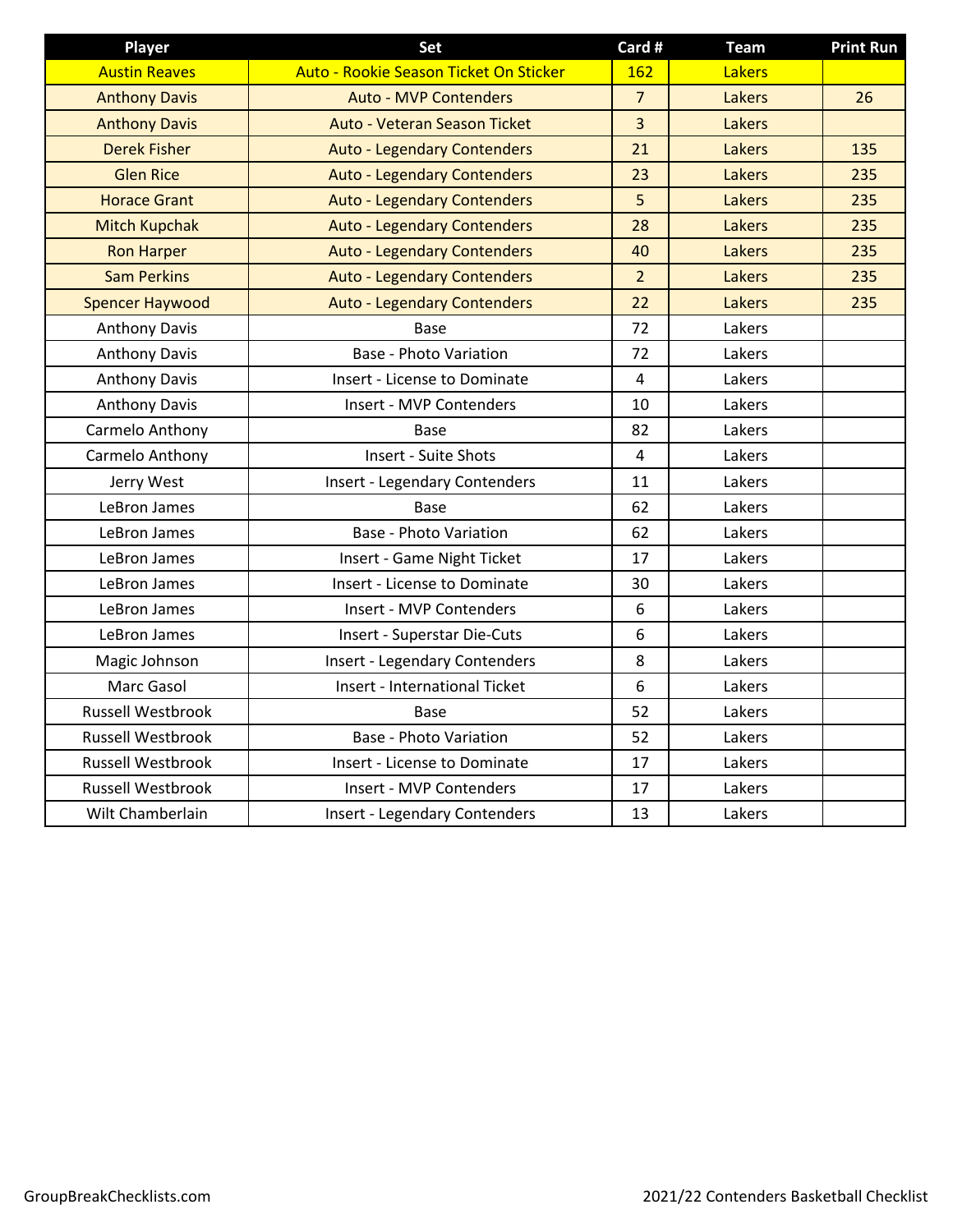| <b>Player</b>                  | Set                                    | Card # | <b>Team</b>  | <b>Print Run</b> |
|--------------------------------|----------------------------------------|--------|--------------|------------------|
| <b>Franz Wagner</b>            | <b>Auto - Rookie Season Ticket</b>     | 108    | <b>Magic</b> |                  |
| <b>Jalen Suggs</b>             | <b>Auto - Rookie Season Ticket</b>     | 105    | <b>Magic</b> |                  |
| <b>Gary Harris</b>             | <b>Auto - Contenders Vet</b>           | 26     | <b>Magic</b> | 224              |
| <b>Hedo Turkoglu</b>           | <b>Auto - Legendary Contenders</b>     | 33     | <b>Magic</b> | 235              |
| <b>Michael Carter-Williams</b> | <b>Auto - Contenders Vet</b>           | 23     | <b>Magic</b> | 235              |
| <b>Tree Rollins</b>            | <b>Auto - Legendary Contenders</b>     | 24     | <b>Magic</b> | 235              |
| <b>Wendell Carter Jr.</b>      | <b>Auto - Contenders Vet</b>           | 19     | <b>Magic</b> | 235              |
| Anfernee Hardaway              | <b>Insert - Legendary Contenders</b>   | 21     | Magic        |                  |
| Anfernee Hardaway              | <b>Insert - Suite Shots</b>            | 18     | Magic        |                  |
| Chuma Okeke                    | <b>Base</b>                            | 37     | Magic        |                  |
| Franz Wagner                   | Insert - 2021 Draft Class Contenders   | 8      | Magic        |                  |
| Franz Wagner                   | Insert - Lottery Ticket                | 8      | Magic        |                  |
| Franz Wagner                   | Insert - Rookie of the Year Contenders | 8      | Magic        |                  |
| Jalen Suggs                    | Insert - 2021 Draft Class Contenders   | 5      | Magic        |                  |
| Jalen Suggs                    | Insert - Lottery Ticket                | 5      | Magic        |                  |
| Jalen Suggs                    | Insert - Rookie of the Year Contenders | 5      | Magic        |                  |
| Markelle Fultz                 | <b>Base</b>                            | 17     | Magic        |                  |
| <b>Terrence Ross</b>           | Base                                   | 47     | Magic        |                  |
| Wendell Carter Jr.             | Base                                   | 27     | Magic        |                  |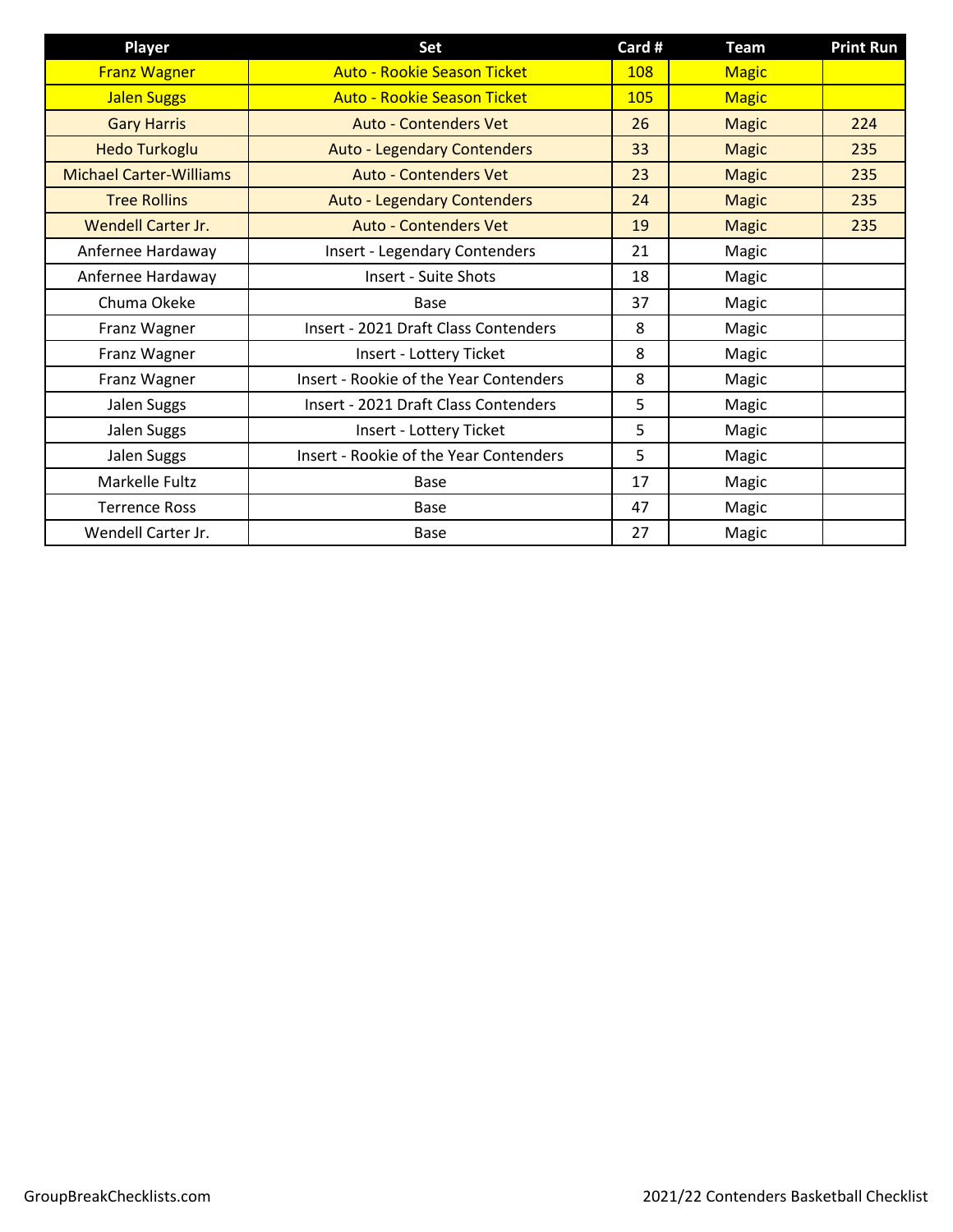| <b>Player</b>             | Set                                    | Card #         | <b>Team</b>      | <b>Print Run</b> |
|---------------------------|----------------------------------------|----------------|------------------|------------------|
| <b>Eugene Omoruyi</b>     | Auto - Rookie Season Ticket On Sticker | 161            | <b>Mavericks</b> |                  |
| <b>Jalen Brunson</b>      | <b>Auto - Contenders Vet</b>           | 18             | <b>Mavericks</b> | 235              |
| <b>Kristaps Porzingis</b> | <b>Auto - Contenders Vet</b>           | $\mathbf{1}$   | <b>Mavericks</b> | 128              |
| <b>Luka Doncic</b>        | <b>Auto - MVP Contenders</b>           | $\mathbf{1}$   | <b>Mavericks</b> | 26               |
| <b>Luka Doncic</b>        | Auto - Veteran Season Ticket           | $\mathbf{1}$   | <b>Mavericks</b> |                  |
| Tim Hardaway Jr.          | <b>Auto - Contenders Vet</b>           | 27             | <b>Mavericks</b> | 145              |
| Wang Zhi-zhi              | <b>Auto - Legendary Contenders</b>     | 34             | <b>Mavericks</b> | 235              |
| Boban Marjanovic          | <b>Insert - International Ticket</b>   | 3              | <b>Mavericks</b> |                  |
| Dirk Nowitzki             | <b>Insert - International Ticket</b>   | 20             | Mavericks        |                  |
| Kristaps Porzingis        | <b>Base</b>                            | 38             | Mavericks        |                  |
| Kristaps Porzingis        | <b>Insert - International Ticket</b>   | $\mathbf{1}$   | Mavericks        |                  |
| Luka Doncic               | <b>Base</b>                            | 18             | <b>Mavericks</b> |                  |
| Luka Doncic               | <b>Base - Photo Variation</b>          | 18             | <b>Mavericks</b> |                  |
| Luka Doncic               | Insert - Game Night Ticket             | $\overline{7}$ | Mavericks        |                  |
| Luka Doncic               | <b>Insert - International Ticket</b>   | 9              | <b>Mavericks</b> |                  |
| Luka Doncic               | Insert - License to Dominate           | 18             | <b>Mavericks</b> |                  |
| Luka Doncic               | Insert - MVP Contenders                | $\mathcal{P}$  | <b>Mavericks</b> |                  |
| Luka Doncic               | <b>Insert - Suite Shots</b>            | 21             | Mavericks        |                  |
| Luka Doncic               | Insert - Superstar Die-Cuts            | $\overline{2}$ | Mavericks        |                  |
| Tim Hardaway Jr.          | Base                                   | 28             | Mavericks        |                  |
| Wang Zhi-zhi              | <b>Insert - International Ticket</b>   | 21             | <b>Mavericks</b> |                  |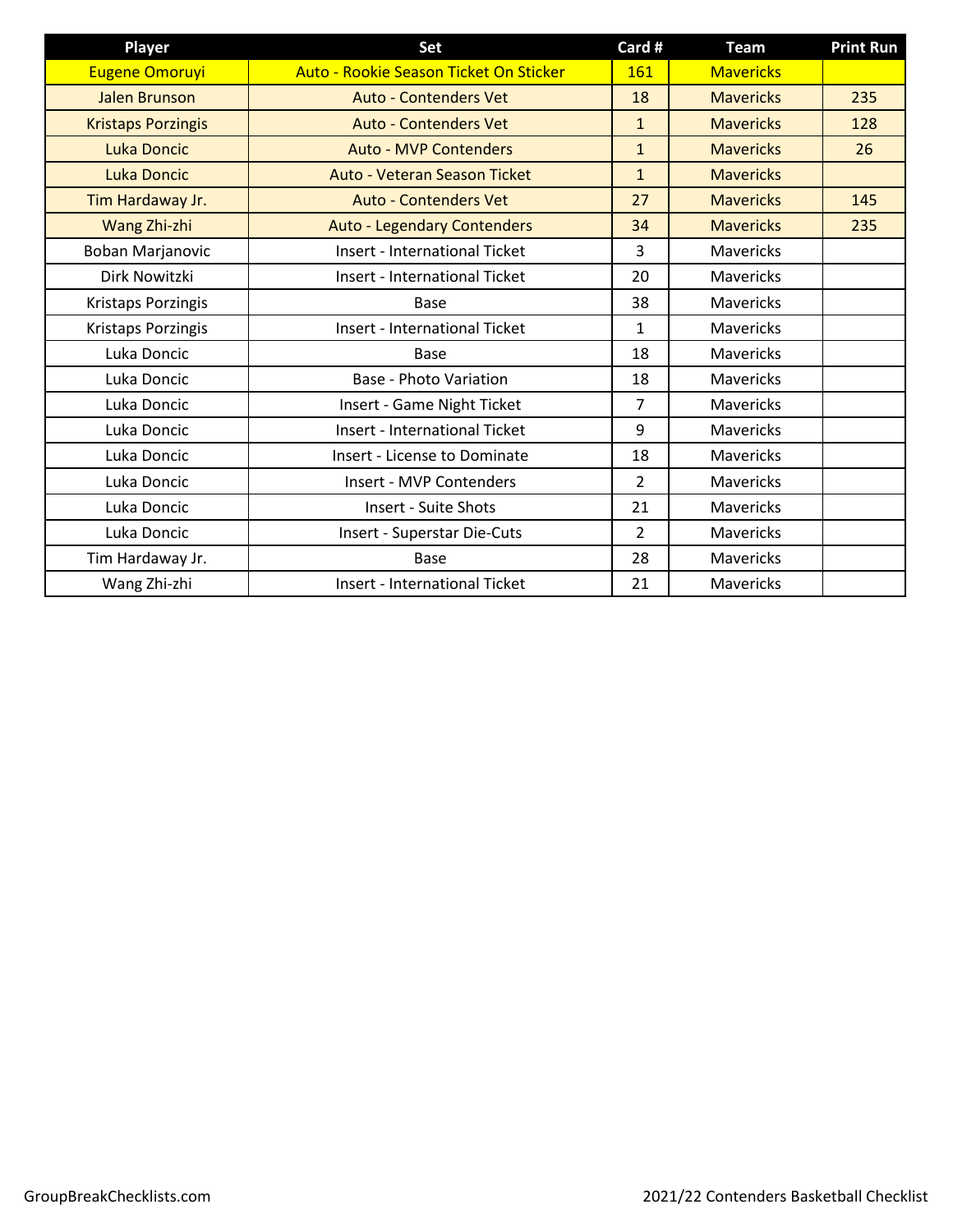| <b>Player</b>          | Set                                    | Card #       | <b>Team</b> | <b>Print Run</b> |
|------------------------|----------------------------------------|--------------|-------------|------------------|
| <b>Cameron Thomas</b>  | <b>Auto - Rookie Season Ticket</b>     | 127          | <b>Nets</b> |                  |
| David Duke Jr.         | Auto - Rookie Season Ticket On Sticker | 148          | <b>Nets</b> |                  |
| Day'Ron Sharpe         | <b>Auto - Rookie Season Ticket</b>     | 129          | <b>Nets</b> |                  |
| <b>Kessler Edwards</b> | Auto - Rookie Season Ticket On Sticker | 146          | <b>Nets</b> |                  |
| <b>Kevin Durant</b>    | <b>Auto - MVP Contenders</b>           | 6            | <b>Nets</b> | 26               |
| <b>Patty Mills</b>     | <b>Auto - Contenders Vet</b>           | 25           | <b>Nets</b> | 235              |
| <b>Blake Griffin</b>   | <b>Base</b>                            | 94           | <b>Nets</b> |                  |
| <b>Cameron Thomas</b>  | Insert - 2021 Draft Class Contenders   | 27           | <b>Nets</b> |                  |
| Day'Ron Sharpe         | Insert - 2021 Draft Class Contenders   | 29           | <b>Nets</b> |                  |
| <b>Drazen Petrovic</b> | <b>Insert - International Ticket</b>   | 12           | <b>Nets</b> |                  |
| James Harden           | <b>Base</b>                            | 64           | <b>Nets</b> |                  |
| James Harden           | <b>Base - Photo Variation</b>          | 64           | <b>Nets</b> |                  |
| James Harden           | Insert - Game Night Ticket             | 11           | <b>Nets</b> |                  |
| James Harden           | <b>Insert - License to Dominate</b>    | 27           | <b>Nets</b> |                  |
| James Harden           | Insert - MVP Contenders                | 18           | <b>Nets</b> |                  |
| Jason Kidd             | <b>Insert - Legendary Contenders</b>   | 18           | <b>Nets</b> |                  |
| <b>Kevin Durant</b>    | <b>Base</b>                            | 84           | <b>Nets</b> |                  |
| <b>Kevin Durant</b>    | <b>Base - Photo Variation</b>          | 84           | <b>Nets</b> |                  |
| Kevin Durant           | Insert - Game Night Ticket             | 13           | <b>Nets</b> |                  |
| <b>Kevin Durant</b>    | <b>Insert - License to Dominate</b>    | $\mathbf{1}$ | <b>Nets</b> |                  |
| <b>Kevin Durant</b>    | Insert - MVP Contenders                | 22           | <b>Nets</b> |                  |
| <b>Kevin Durant</b>    | Insert - Superstar Die-Cuts            | 10           | <b>Nets</b> |                  |
| Kyrie Irving           | Base                                   | 74           | <b>Nets</b> |                  |
| Kyrie Irving           | <b>Base - Photo Variation</b>          | 74           | <b>Nets</b> |                  |
| Kyrie Irving           | <b>Insert - International Ticket</b>   | 23           | <b>Nets</b> |                  |
| Kyrie Irving           | <b>Insert - License to Dominate</b>    | 11           | <b>Nets</b> |                  |
| Kyrie Irving           | <b>Insert - Suite Shots</b>            | 5            | <b>Nets</b> |                  |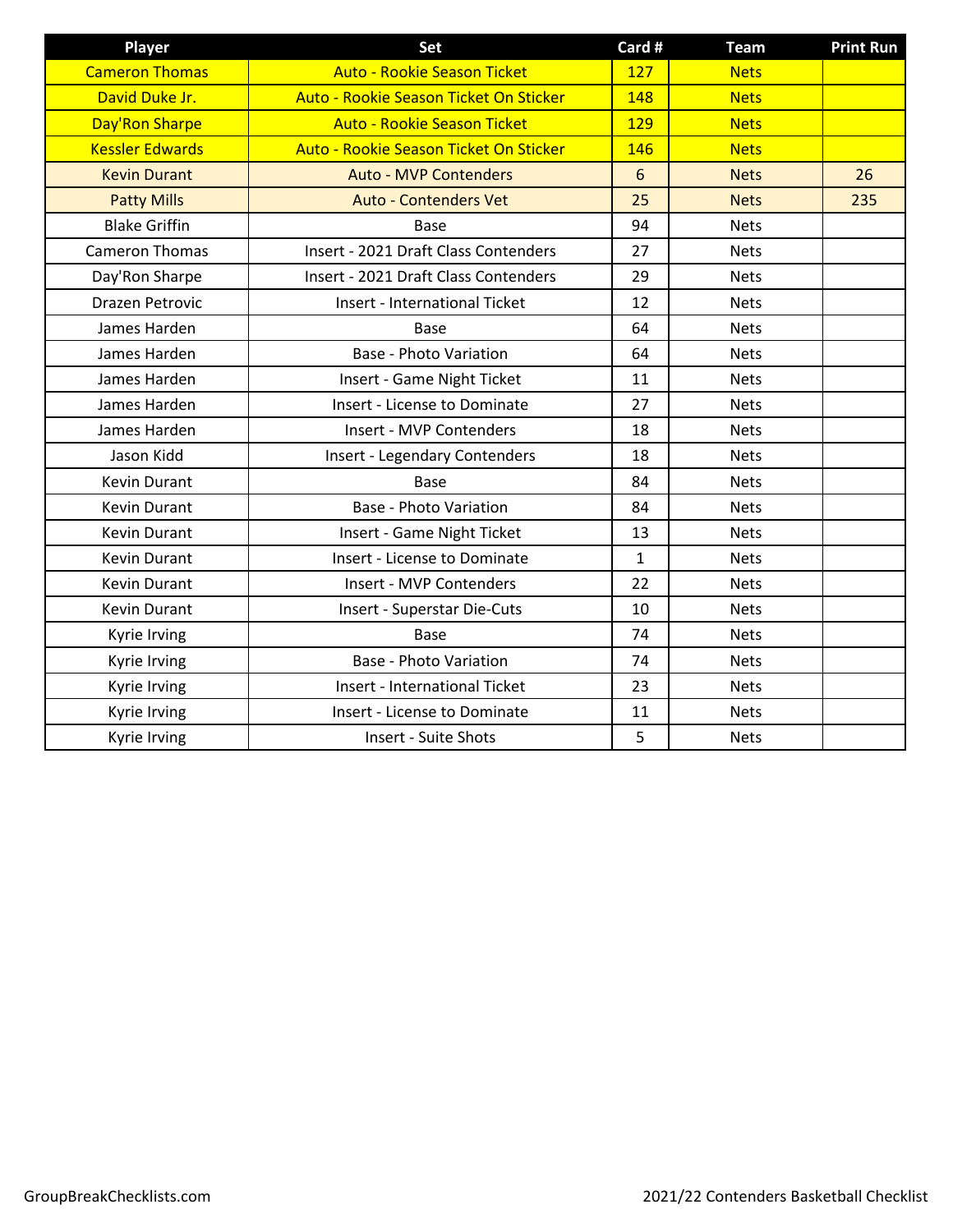| <b>Player</b>           | Set                                           | Card #         | <b>Team</b>    | <b>Print Run</b> |
|-------------------------|-----------------------------------------------|----------------|----------------|------------------|
| <b>Bones Hyland</b>     | <b>Auto - Rookie Season Ticket</b>            | <b>126</b>     | <b>Nuggets</b> |                  |
| Dan Issel               | <b>Auto - Legendary Contenders</b>            | 39             | <b>Nuggets</b> | 235              |
| <b>Facundo Campazzo</b> | <b>Auto - Sophomore Contenders</b>            | 6              | <b>Nuggets</b> | 235              |
| <b>Jamal Murray</b>     | <b>Auto - Contenders Vet</b>                  | 28             | <b>Nuggets</b> | 85               |
| Nikola Jokic            | <b>Auto - MVP Contenders</b>                  | 3              | <b>Nuggets</b> | 41               |
| <b>Will Barton</b>      | <b>Auto - Contenders Vet</b>                  | 29             | <b>Nuggets</b> | 235              |
| Zeke Nnaji              | <b>Auto - Sophomore Contenders</b>            | 9              | <b>Nuggets</b> | 235              |
| Aaron Gordon            | Base                                          | 58             | Nuggets        |                  |
| <b>Bones Hyland</b>     | Insert - 2021 Draft Class Contenders          | 26             | Nuggets        |                  |
| <b>Bones Hyland</b>     | <b>Insert - Rookie of the Year Contenders</b> | 16             | Nuggets        |                  |
| Jamal Murray            | Insert - Game Night Ticket                    | 4              | Nuggets        |                  |
| Jamal Murray            | <b>Insert - International Ticket</b>          | 15             | <b>Nuggets</b> |                  |
| Michael Porter Jr.      | <b>Base</b>                                   | 48             | Nuggets        |                  |
| Michael Porter Jr.      | Insert - Suite Shots                          | 28             | Nuggets        |                  |
| Nikola Jokic            | Base                                          | 68             | Nuggets        |                  |
| Nikola Jokic            | <b>Base - Photo Variation</b>                 | 68             | Nuggets        |                  |
| Nikola Jokic            | Insert - Game Night Ticket                    | 16             | Nuggets        |                  |
| Nikola Jokic            | <b>Insert - International Ticket</b>          | 22             | <b>Nuggets</b> |                  |
| Nikola Jokic            | Insert - License to Dominate                  | $\overline{7}$ | Nuggets        |                  |
| Nikola Jokic            | Insert - MVP Contenders                       | 16             | Nuggets        |                  |
| Nikola Jokic            | <b>Insert - Suite Shots</b>                   | 3              | Nuggets        |                  |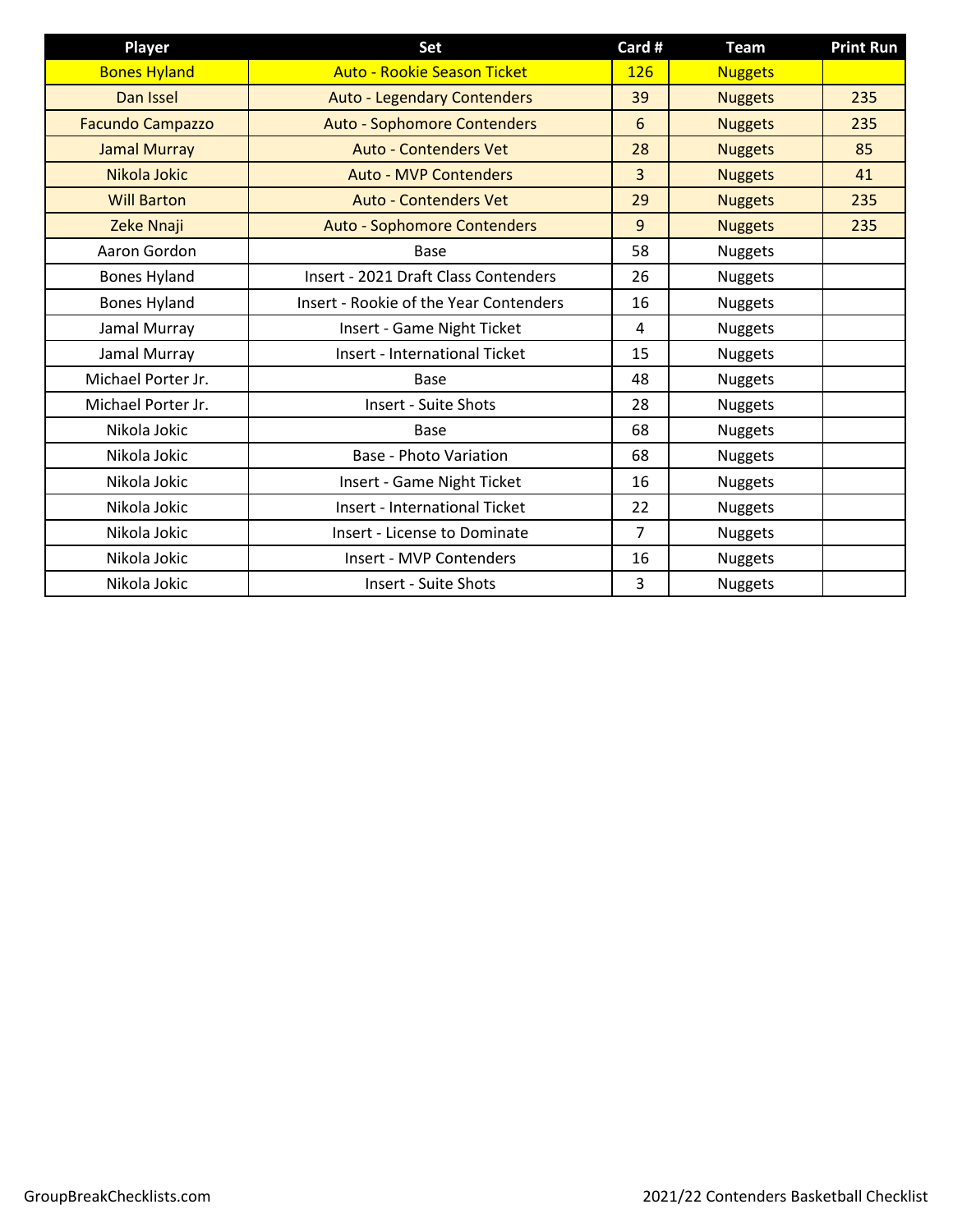| <b>Player</b>         | Set                                    | Card #         | Team          | <b>Print Run</b> |
|-----------------------|----------------------------------------|----------------|---------------|------------------|
| <b>Chris Duarte</b>   | <b>Auto - Rookie Season Ticket</b>     | <b>113</b>     | <b>Pacers</b> |                  |
| Dejon Jarreau         | Auto - Rookie Season Ticket On Sticker | 156            | <b>Pacers</b> |                  |
| Duane Washington Jr.  | Auto - Rookie Season Ticket On Sticker | <b>155</b>     | <b>Pacers</b> |                  |
| <b>Isaiah Jackson</b> | <b>Auto - Rookie Season Ticket</b>     | 122            | <b>Pacers</b> |                  |
| <b>Caris LeVert</b>   | <b>Auto - Contenders Vet</b>           | 12             | <b>Pacers</b> | 235              |
| T.J. McConnell        | <b>Auto - Contenders Vet</b>           | $\overline{7}$ | <b>Pacers</b> | 235              |
| <b>Chris Duarte</b>   | Insert - 2021 Draft Class Contenders   | 13             | Pacers        |                  |
| <b>Chris Duarte</b>   | Insert - Lottery Ticket                | 13             | Pacers        |                  |
| <b>Chris Duarte</b>   | Insert - Rookie of the Year Contenders | 13             | Pacers        |                  |
| Domantas Sabonis      | <b>Base</b>                            | $\overline{2}$ | Pacers        |                  |
| Isaiah Jackson        | Insert - 2021 Draft Class Contenders   | 22             | Pacers        |                  |
| Malcolm Brogdon       | <b>Base</b>                            | 90             | Pacers        |                  |
| <b>Myles Turner</b>   | Base                                   | 12             | Pacers        |                  |
| T.J. Warren           | Base                                   | 100            | Pacers        |                  |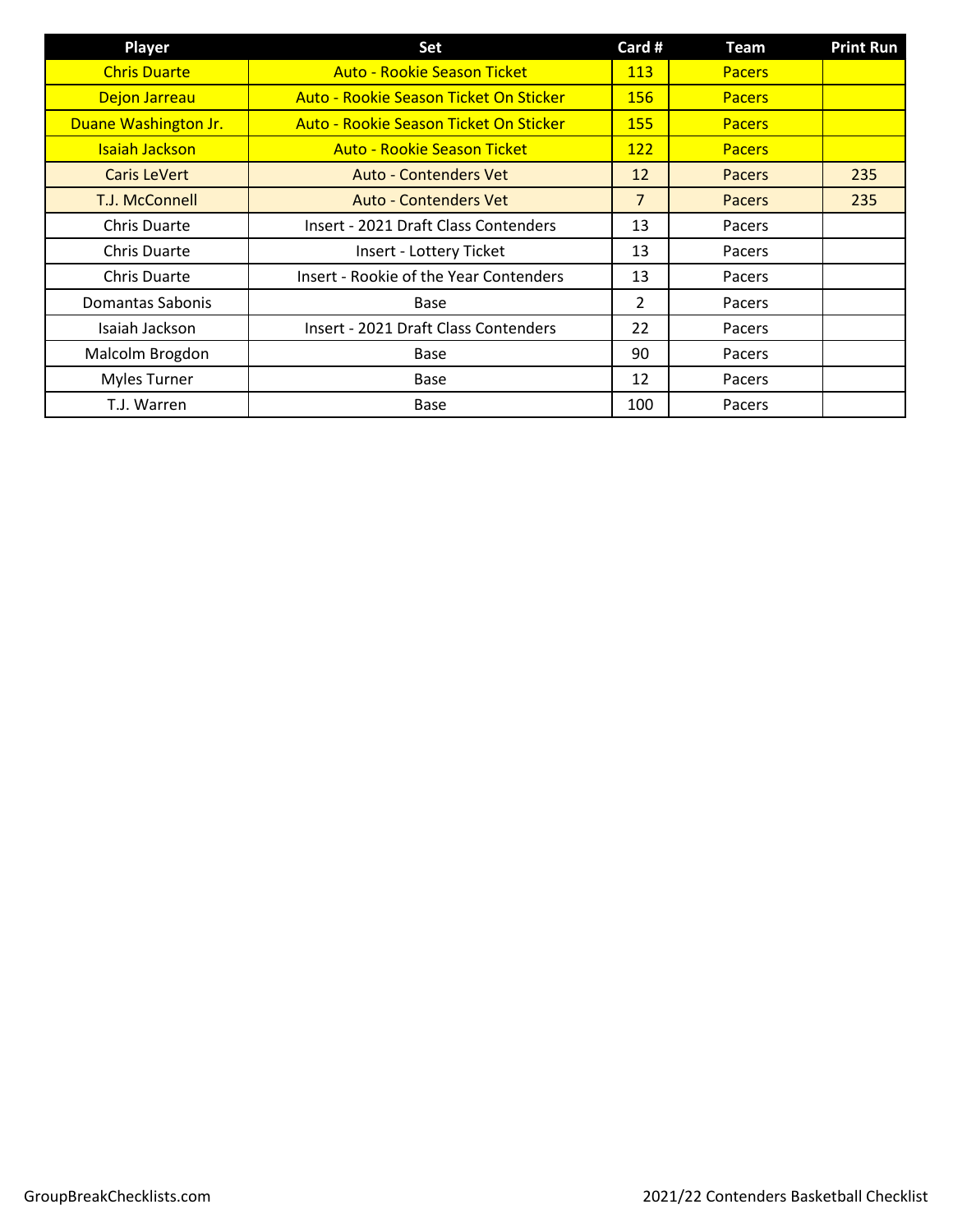| <b>Player</b>            | Set                                    | Card # | Team            | <b>Print Run</b> |
|--------------------------|----------------------------------------|--------|-----------------|------------------|
| <b>Herbert Jones</b>     | <b>Auto - Rookie Season Ticket</b>     | 143    | <b>Pelicans</b> |                  |
| <b>Jose Alvarado</b>     | Auto - Rookie Season Ticket On Sticker | 158    | <b>Pelicans</b> |                  |
| <b>Trey Murphy III</b>   | <b>Auto - Rookie Season Ticket</b>     | 117    | <b>Pelicans</b> |                  |
| Devonte' Graham          | <b>Auto - Contenders Vet</b>           | 24     | <b>Pelicans</b> | 235              |
| <b>Jonas Valanciunas</b> | <b>Auto - Contenders Vet</b>           | 10     | <b>Pelicans</b> | 235              |
| <b>Tomas Satoransky</b>  | <b>Auto - Contenders Vet</b>           | 37     | <b>Pelicans</b> | 235              |
| <b>Zion Williamson</b>   | <b>Auto - MVP Contenders</b>           | 4      | <b>Pelicans</b> | 26               |
| <b>Zion Williamson</b>   | Auto - Veteran Season Ticket           | 6      | <b>Pelicans</b> |                  |
| Brandon Ingram           | Base                                   | 45     | Pelicans        |                  |
| Brandon Ingram           | <b>Insert - License to Dominate</b>    | 5      | Pelicans        |                  |
| Devonte' Graham          | Base                                   | 25     | Pelicans        |                  |
| Trey Murphy III          | Insert - 2021 Draft Class Contenders   | 17     | Pelicans        |                  |
| Trey Murphy III          | Insert - Rookie of the Year Contenders | 17     | Pelicans        |                  |
| Zion Williamson          | Base                                   | 35     | Pelicans        |                  |
| Zion Williamson          | Base - Photo Variation                 | 35     | Pelicans        |                  |
| Zion Williamson          | <b>Insert - License to Dominate</b>    | 28     | Pelicans        |                  |
| Zion Williamson          | Insert - MVP Contenders                | 3      | Pelicans        |                  |
| Zion Williamson          | Insert - Superstar Die-Cuts            | 9      | Pelicans        |                  |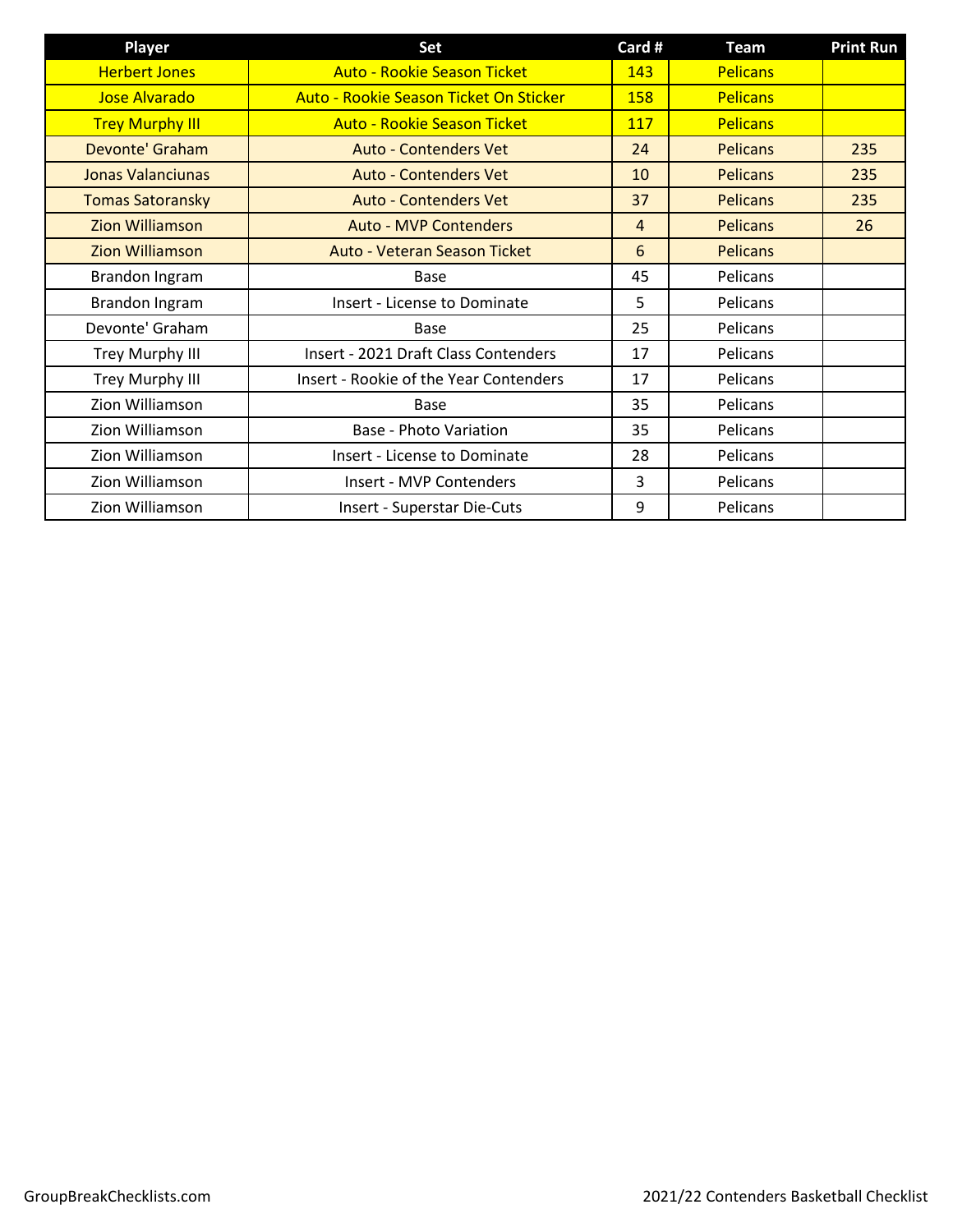| <b>Player</b>          | Set                                    | Card #       | <b>Team</b>    | <b>Print Run</b> |
|------------------------|----------------------------------------|--------------|----------------|------------------|
| <b>Cade Cunningham</b> | <b>Auto - Rookie Season Ticket</b>     | 101          | <b>Pistons</b> |                  |
| <b>Isaiah Livers</b>   | <b>Auto - Rookie Season Ticket</b>     | 135          | <b>Pistons</b> |                  |
| Luka Garza             | <b>Auto - Rookie Season Ticket</b>     | 138          | <b>Pistons</b> |                  |
| <b>Bill Laimbeer</b>   | <b>Auto - Legendary Contenders</b>     | 37           | <b>Pistons</b> | 235              |
| <b>Frank Jackson</b>   | <b>Auto - Contenders Vet</b>           | 16           | <b>Pistons</b> | 235              |
| <b>John Salley</b>     | <b>Auto - Legendary Contenders</b>     | 35           | <b>Pistons</b> | 235              |
| <b>Josh Jackson</b>    | <b>Auto - Contenders Vet</b>           | 20           | <b>Pistons</b> | 235              |
| <b>Mark Aguirre</b>    | <b>Auto - Legendary Contenders</b>     | 36           | <b>Pistons</b> | 235              |
| <b>Rasheed Wallace</b> | <b>Auto - Legendary Contenders</b>     | 10           | <b>Pistons</b> | 85               |
| Saben Lee              | <b>Auto - Sophomore Contenders</b>     | 10           | <b>Pistons</b> | 235              |
| Cade Cunningham        | Insert - 2021 Draft Class Contenders   | 1            | <b>Pistons</b> |                  |
| Cade Cunningham        | Insert - Lottery Ticket                | $\mathbf{1}$ | Pistons        |                  |
| Cade Cunningham        | Insert - Rookie of the Year Contenders | $\mathbf{1}$ | <b>Pistons</b> |                  |
| Dennis Rodman          | Insert - Legendary Contenders          | $\mathbf{1}$ | <b>Pistons</b> |                  |
| Jerami Grant           | Base                                   | 88           | <b>Pistons</b> |                  |
| Killian Hayes          | Base                                   | 78           | <b>Pistons</b> |                  |
| Killian Hayes          | <b>Insert - International Ticket</b>   | 29           | <b>Pistons</b> |                  |
| Saddiq Bey             | Base                                   | 98           | <b>Pistons</b> |                  |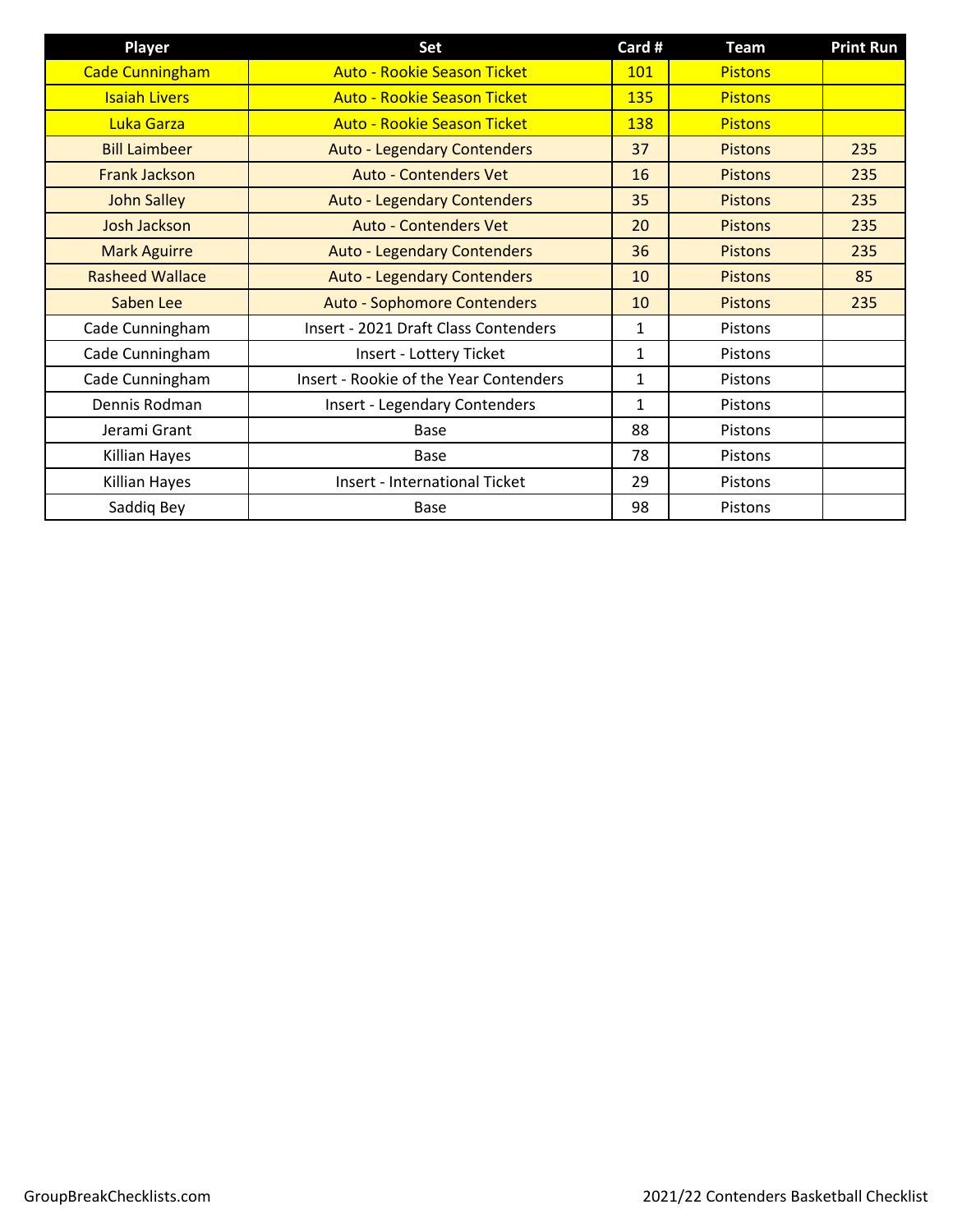| Player                | Set                                    | Card #     | <b>Team</b>    | <b>Print Run</b> |
|-----------------------|----------------------------------------|------------|----------------|------------------|
| <b>Dalano Banton</b>  | Auto - Rookie Season Ticket On Sticker | <b>153</b> | Raptors        |                  |
| David Johnson         | Auto - Rookie Season Ticket On Sticker | 147        | <b>Raptors</b> |                  |
| <b>Scottie Barnes</b> | <b>Auto - Rookie Season Ticket</b>     | 104        | Raptors        |                  |
| <b>Chris Boucher</b>  | <b>Auto - Contenders Vet</b>           | 22         | Raptors        | 235              |
| Fred VanVleet         | Base                                   | 11         | Raptors        |                  |
| Fred VanVleet         | Base - Photo Variation                 | 11         | Raptors        |                  |
| Fred VanVleet         | Insert - Game Night Ticket             | 10         | Raptors        |                  |
| Gary Trent Jr.        | Base                                   | 21         | Raptors        |                  |
| Pascal Siakam         | Base                                   | 31         | Raptors        |                  |
| Pascal Siakam         | Base - Photo Variation                 | 31         | Raptors        |                  |
| <b>Scottie Barnes</b> | Insert - 2021 Draft Class Contenders   | 4          | Raptors        |                  |
| <b>Scottie Barnes</b> | Insert - Lottery Ticket                | 4          | Raptors        |                  |
| <b>Scottie Barnes</b> | Insert - Rookie of the Year Contenders | 4          | Raptors        |                  |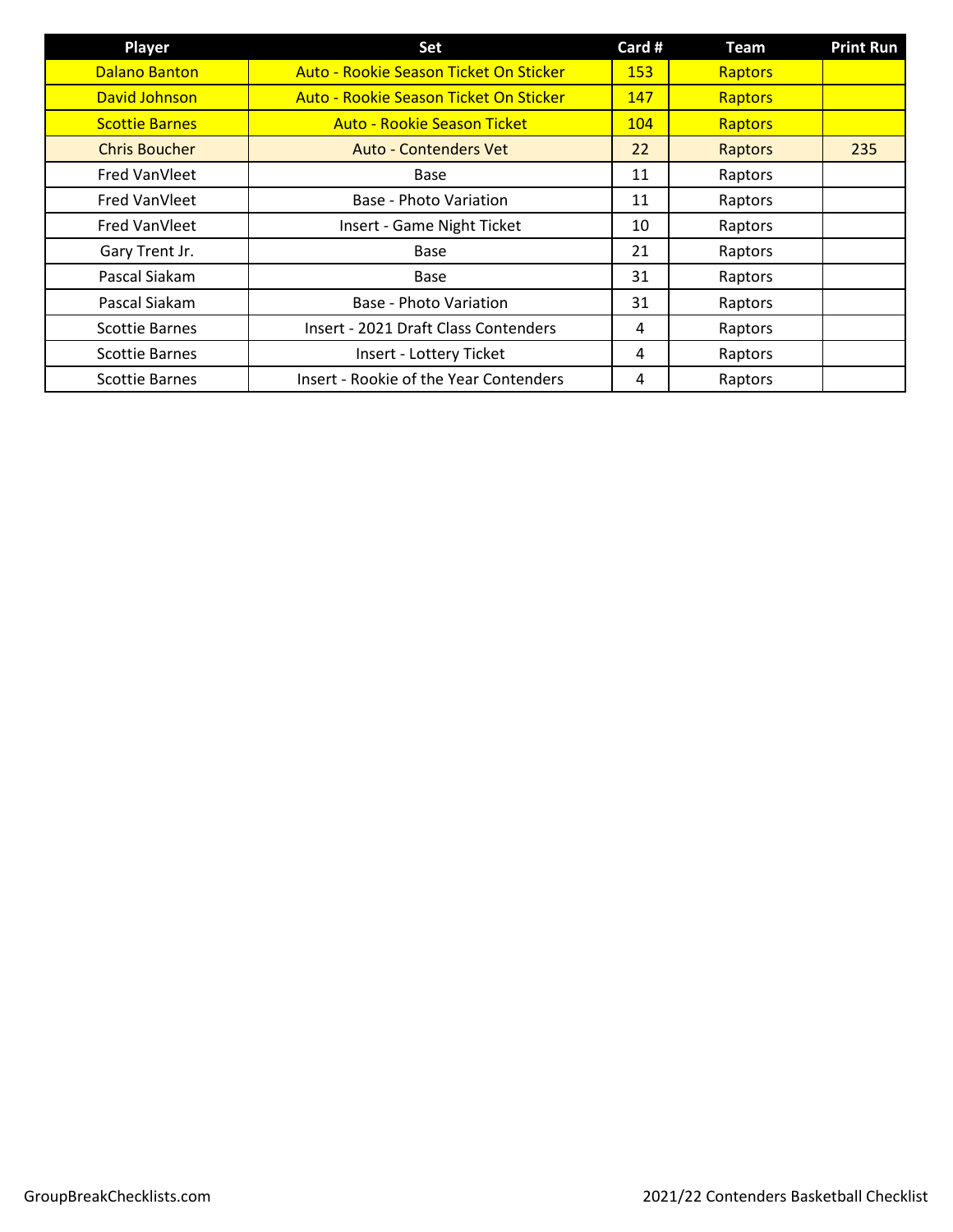| <b>Player</b>           | Set                                    | Card #         | <b>Team</b>    | <b>Print Run</b> |
|-------------------------|----------------------------------------|----------------|----------------|------------------|
| <b>Alperen Sengun</b>   | <b>Auto - Rookie Season Ticket</b>     | <b>116</b>     | <b>Rockets</b> |                  |
| <b>Jalen Green</b>      | <b>Auto - Rookie Season Ticket</b>     | <b>102</b>     | <b>Rockets</b> |                  |
| <b>Josh Christopher</b> | <b>Auto - Rookie Season Ticket</b>     | 124            | <b>Rockets</b> |                  |
| <b>Usman Garuba</b>     | <b>Auto - Rookie Season Ticket</b>     | 123            | <b>Rockets</b> |                  |
| Jae'Sean Tate           | <b>Auto - Sophomore Contenders</b>     | $\overline{2}$ | <b>Rockets</b> | 235              |
| <b>Ralph Sampson</b>    | <b>Auto - Legendary Contenders</b>     | 38             | <b>Rockets</b> | 135              |
| Alperen Sengun          | Insert - 2021 Draft Class Contenders   | 16             | Rockets        |                  |
| Christian Wood          | Base                                   | 80             | Rockets        |                  |
| Hakeem Olajuwon         | <b>Insert - International Ticket</b>   | 30             | Rockets        |                  |
| Jalen Green             | Insert - 2021 Draft Class Contenders   | 2              | Rockets        |                  |
| Jalen Green             | Insert - Lottery Ticket                | $\overline{2}$ | Rockets        |                  |
| Jalen Green             | Insert - Rookie of the Year Contenders | $\overline{2}$ | Rockets        |                  |
| John Wall               | Base                                   | 60             | Rockets        |                  |
| Josh Christopher        | Insert - 2021 Draft Class Contenders   | 24             | Rockets        |                  |
| Kevin Porter Jr.        | Base                                   | 70             | Rockets        |                  |
| Kevin Porter Jr.        | Insert - Game Night Ticket             | 14             | Rockets        |                  |
| <b>Tracy McGrady</b>    | <b>Insert - Legendary Contenders</b>   | 9              | Rockets        |                  |
| Usman Garuba            | Insert - 2021 Draft Class Contenders   | 23             | Rockets        |                  |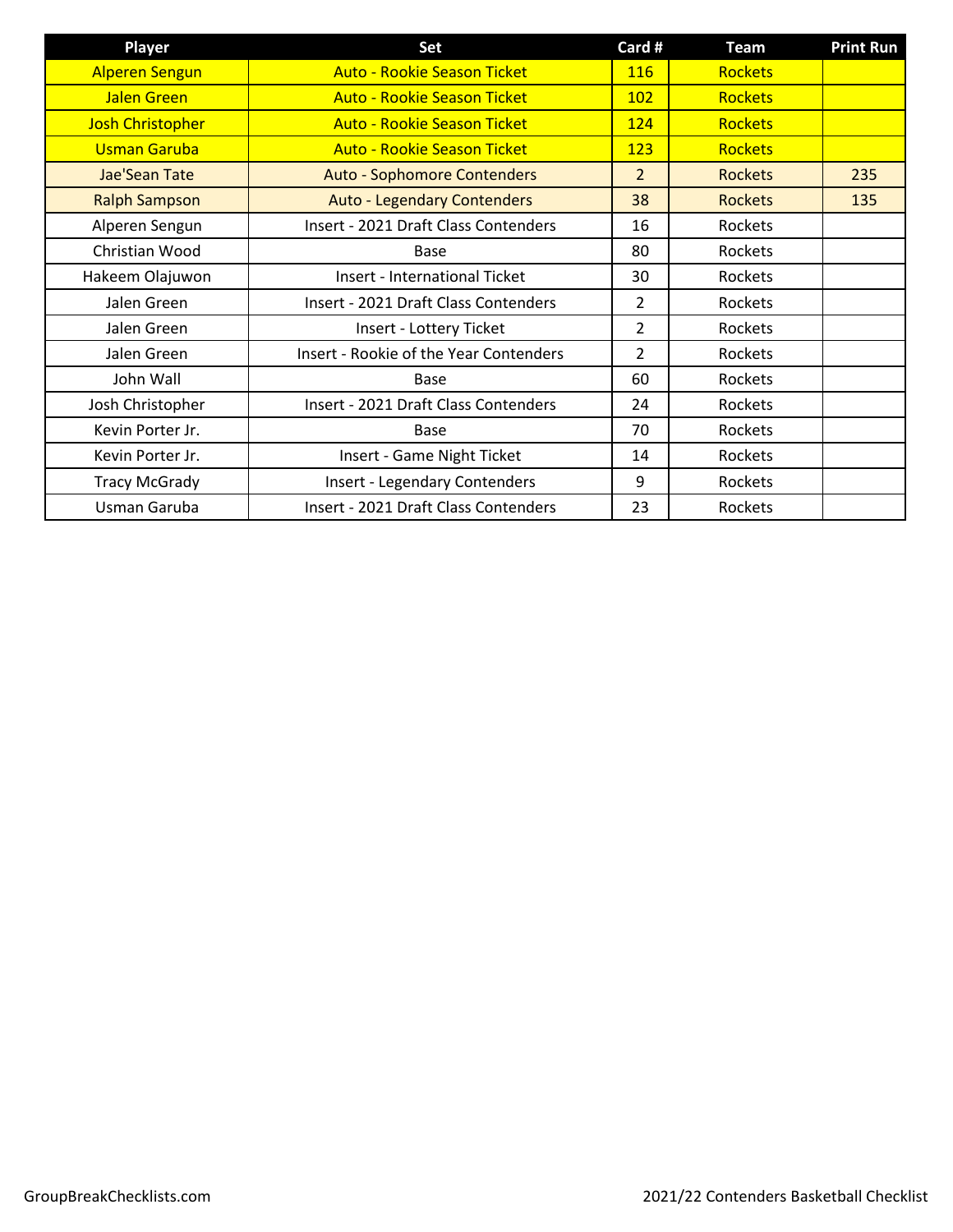| <b>Player</b>         | Set                                    | Card #         | <b>Team</b>  | <b>Print Run</b> |
|-----------------------|----------------------------------------|----------------|--------------|------------------|
| Joe Wieskamp          | <b>Auto - Rookie Season Ticket</b>     | 145            | <b>Spurs</b> |                  |
| Joshua Primo          | <b>Auto - Rookie Season Ticket</b>     | 112            | <b>Spurs</b> |                  |
| <b>Derrick White</b>  | <b>Auto - Contenders Vet</b>           | 14             | <b>Spurs</b> | 179              |
| Doug McDermott        | <b>Auto - Contenders Vet</b>           | 34             | <b>Spurs</b> | 235              |
| <b>Kevin Willis</b>   | <b>Auto - Legendary Contenders</b>     | 16             | <b>Spurs</b> | 235              |
| <b>Rod Strickland</b> | <b>Auto - Legendary Contenders</b>     | 30             | <b>Spurs</b> | 235              |
| David Robinson        | <b>Insert - Legendary Contenders</b>   | 10             | Spurs        |                  |
| Dejounte Murray       | Base                                   | 89             | Spurs        |                  |
| Derrick White         | Base                                   | 99             | Spurs        |                  |
| Joshua Primo          | Insert - 2021 Draft Class Contenders   | 12             | Spurs        |                  |
| Joshua Primo          | Insert - Lottery Ticket                | 12             | Spurs        |                  |
| Joshua Primo          | Insert - Rookie of the Year Contenders | 12             | Spurs        |                  |
| Keldon Johnson        | Base                                   | 1              | Spurs        |                  |
| Manu Ginobili         | <b>Insert - International Ticket</b>   | 26             | Spurs        |                  |
| Tim Duncan            | <b>Insert - Legendary Contenders</b>   | 23             | Spurs        |                  |
| <b>Tony Parker</b>    | <b>Insert - International Ticket</b>   | $\overline{2}$ | Spurs        |                  |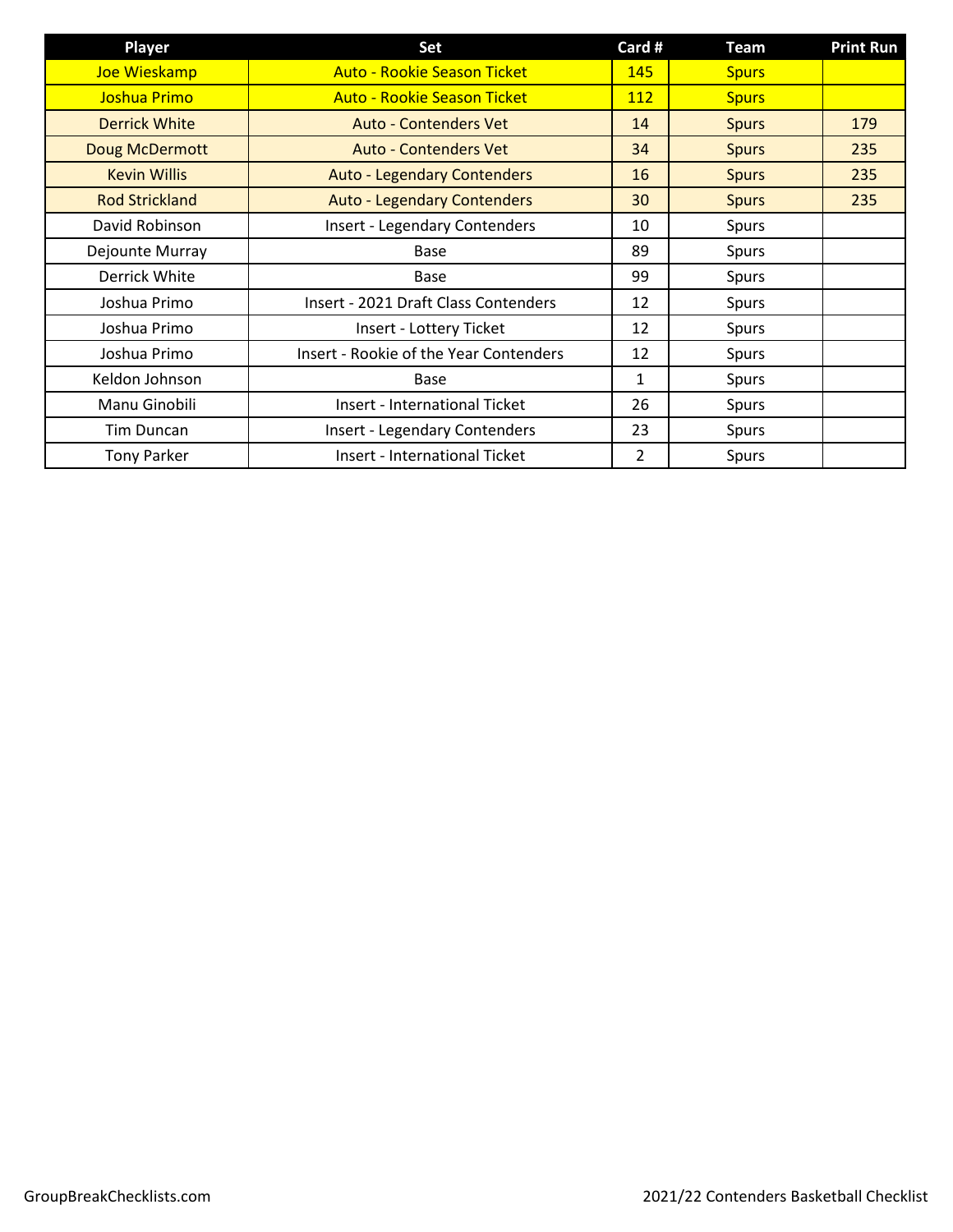| <b>Player</b>          | Set                                  | Card # | <b>Team</b> | <b>Print Run</b> |
|------------------------|--------------------------------------|--------|-------------|------------------|
| <b>Alvan Adams</b>     | <b>Auto - Legendary Contenders</b>   | 17     | <b>Suns</b> | 235              |
| <b>Rex Chapman</b>     | <b>Auto - Legendary Contenders</b>   | 20     | <b>Suns</b> | 235              |
| Chris Paul             | Base                                 | 97     | Suns        |                  |
| Chris Paul             | <b>Base - Photo Variation</b>        | 97     | Suns        |                  |
| Chris Paul             | Insert - MVP Contenders              | 23     | Suns        |                  |
| Deandre Ayton          | Base                                 | 19     | Suns        |                  |
| Deandre Ayton          | <b>Base - Photo Variation</b>        | 19     | Suns        |                  |
| Devin Booker           | Base                                 | 9      | Suns        |                  |
| Devin Booker           | <b>Base - Photo Variation</b>        | 9      | Suns        |                  |
| Devin Booker           | Insert - Game Night Ticket           | 19     | Suns        |                  |
| Devin Booker           | Insert - License to Dominate         | 19     | Suns        |                  |
| Devin Booker           | Insert - MVP Contenders              | 20     | Suns        |                  |
| Devin Booker           | Insert - Suite Shots                 | 13     | Suns        |                  |
| <b>Stephon Marbury</b> | <b>Insert - Legendary Contenders</b> | 17     | Suns        |                  |
| <b>Steve Nash</b>      | <b>Insert - International Ticket</b> | 10     | Suns        |                  |
| <b>Steve Nash</b>      | <b>Insert - Suite Shots</b>          | 8      | Suns        |                  |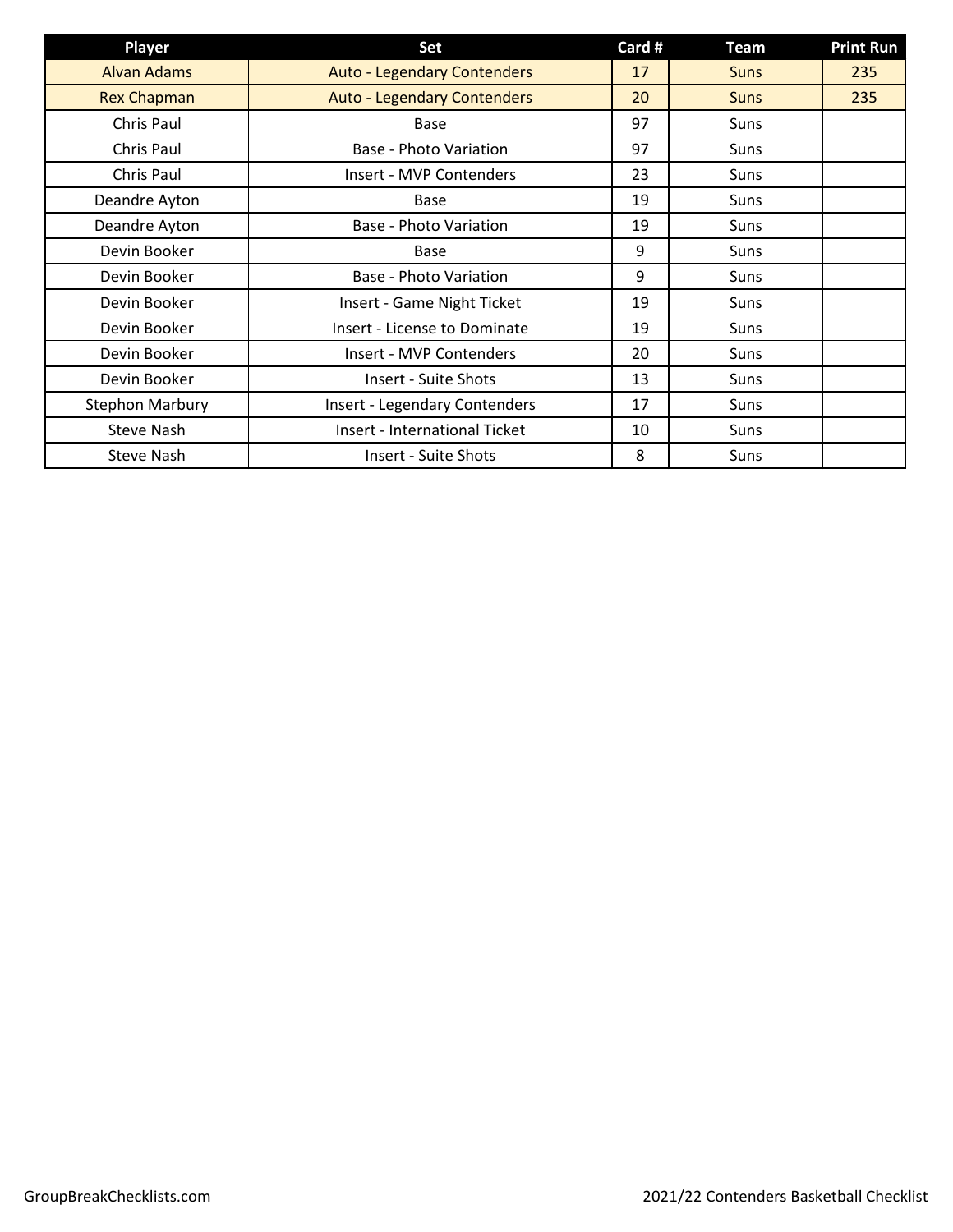| <b>Player</b>           | Set                                    | Card #         | <b>Team</b>    | <b>Print Run</b> |
|-------------------------|----------------------------------------|----------------|----------------|------------------|
| <b>Aaron Wiggins</b>    | Auto - Rookie Season Ticket On Sticker | 150            | Thunder        |                  |
| Jeremiah Robinson-Earl  | <b>Auto - Rookie Season Ticket</b>     | 131            | Thunder        |                  |
| <b>Josh Giddey</b>      | <b>Auto - Rookie Season Ticket</b>     | 106            | Thunder        |                  |
| <b>Tre Mann</b>         | <b>Auto - Rookie Season Ticket</b>     | 118            | Thunder        |                  |
| <b>Detlef Schrempf</b>  | <b>Auto - Legendary Contenders</b>     | 31             | <b>Thunder</b> | 235              |
| <b>Jack Sikma</b>       | <b>Auto - Legendary Contenders</b>     | 15             | Thunder        | 235              |
| <b>Luguentz Dort</b>    | <b>Auto - Contenders Vet</b>           | $\overline{3}$ | Thunder        | 235              |
| <b>Shawn Kemp</b>       | <b>Auto - Legendary Contenders</b>     | 12             | <b>Thunder</b> | 235              |
| Aleksej Pokusevski      | <b>Base</b>                            | 95             | Thunder        |                  |
| Aleksej Pokusevski      | <b>Insert - International Ticket</b>   | 13             | Thunder        |                  |
| Darius Bazley           | Base                                   | 7              | Thunder        |                  |
| Josh Giddey             | Insert - 2021 Draft Class Contenders   | 6              | Thunder        |                  |
| Josh Giddey             | Insert - Lottery Ticket                | 6              | Thunder        |                  |
| Josh Giddey             | Insert - Rookie of the Year Contenders | 6              | Thunder        |                  |
| Ray Allen               | Insert - Suite Shots                   | 6              | Thunder        |                  |
| Shai Gilgeous-Alexander | <b>Base</b>                            | 85             | Thunder        |                  |
| Shai Gilgeous-Alexander | <b>Insert - International Ticket</b>   | 25             | Thunder        |                  |
| <b>Tre Mann</b>         | Insert - 2021 Draft Class Contenders   | 18             | Thunder        |                  |
| <b>Tre Mann</b>         | Insert - Rookie of the Year Contenders | 18             | Thunder        |                  |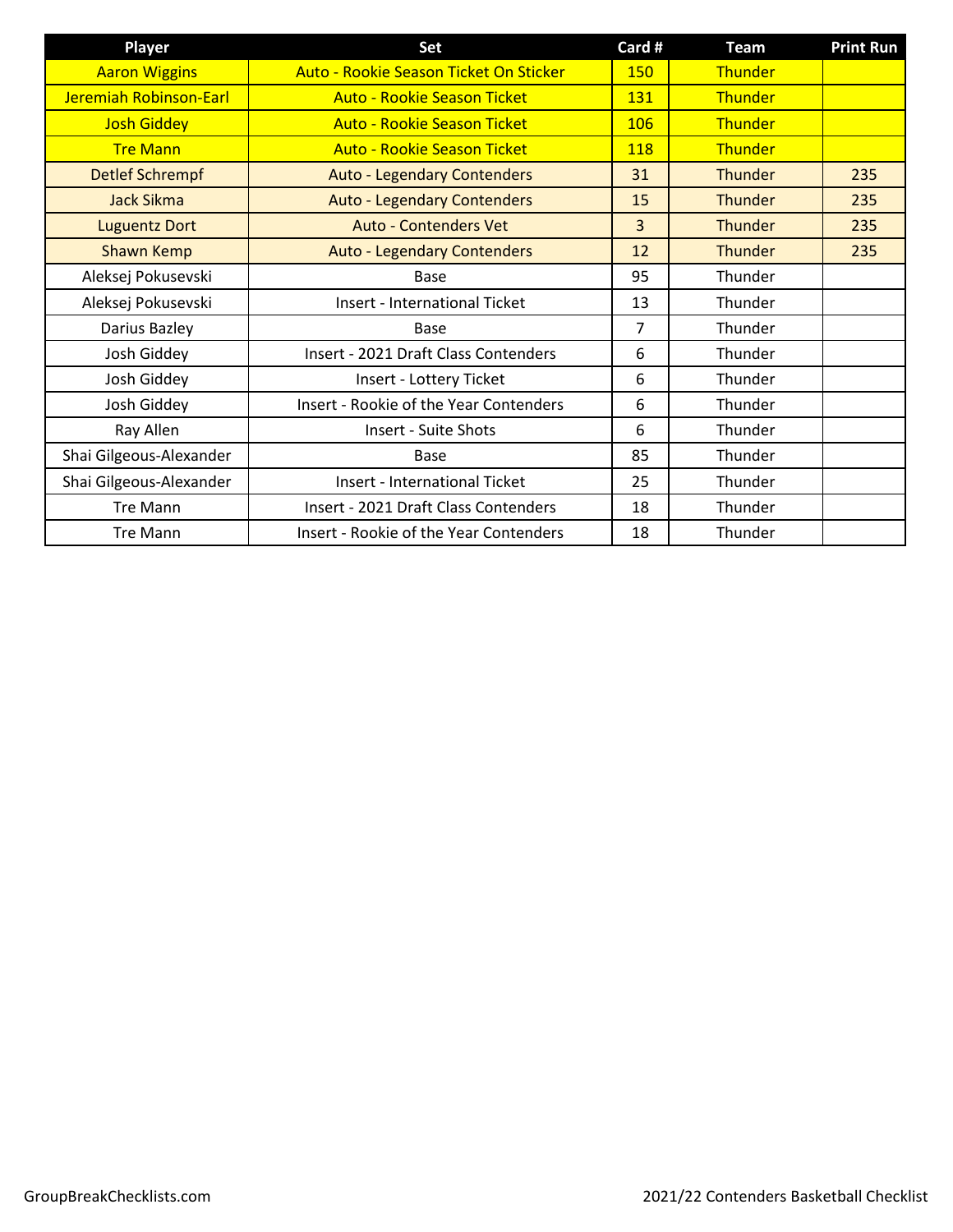| Player                    | Set                                 | Card #         | <b>Team</b>         | <b>Print Run</b> |
|---------------------------|-------------------------------------|----------------|---------------------|------------------|
| <b>Anthony Edwards</b>    | <b>Auto - Sophomore Contenders</b>  | 1              | <b>Timberwolves</b> | 36               |
| <b>Anthony Edwards</b>    | Auto - Veteran Season Ticket        | $\overline{7}$ | <b>Timberwolves</b> |                  |
| <b>Tom Gugliotta</b>      | <b>Auto - Legendary Contenders</b>  | 14             | <b>Timberwolves</b> | 235              |
| Anthony Edwards           | <b>Base</b>                         | 5              | Timberwolves        |                  |
| Anthony Edwards           | <b>Base - Photo Variation</b>       | 5              | Timberwolves        |                  |
| Anthony Edwards           | <b>Insert - License to Dominate</b> | 25             | Timberwolves        |                  |
| D'Angelo Russell          | Base                                | 93             | Timberwolves        |                  |
| Karl-Anthony Towns        | Base                                | 15             | Timberwolves        |                  |
| Karl-Anthony Towns        | <b>Base - Photo Variation</b>       | 15             | Timberwolves        |                  |
| Karl-Anthony Towns        | Insert - License to Dominate        | 22             | Timberwolves        |                  |
| <b>Karl-Anthony Towns</b> | Insert - MVP Contenders             | 9              | Timberwolves        |                  |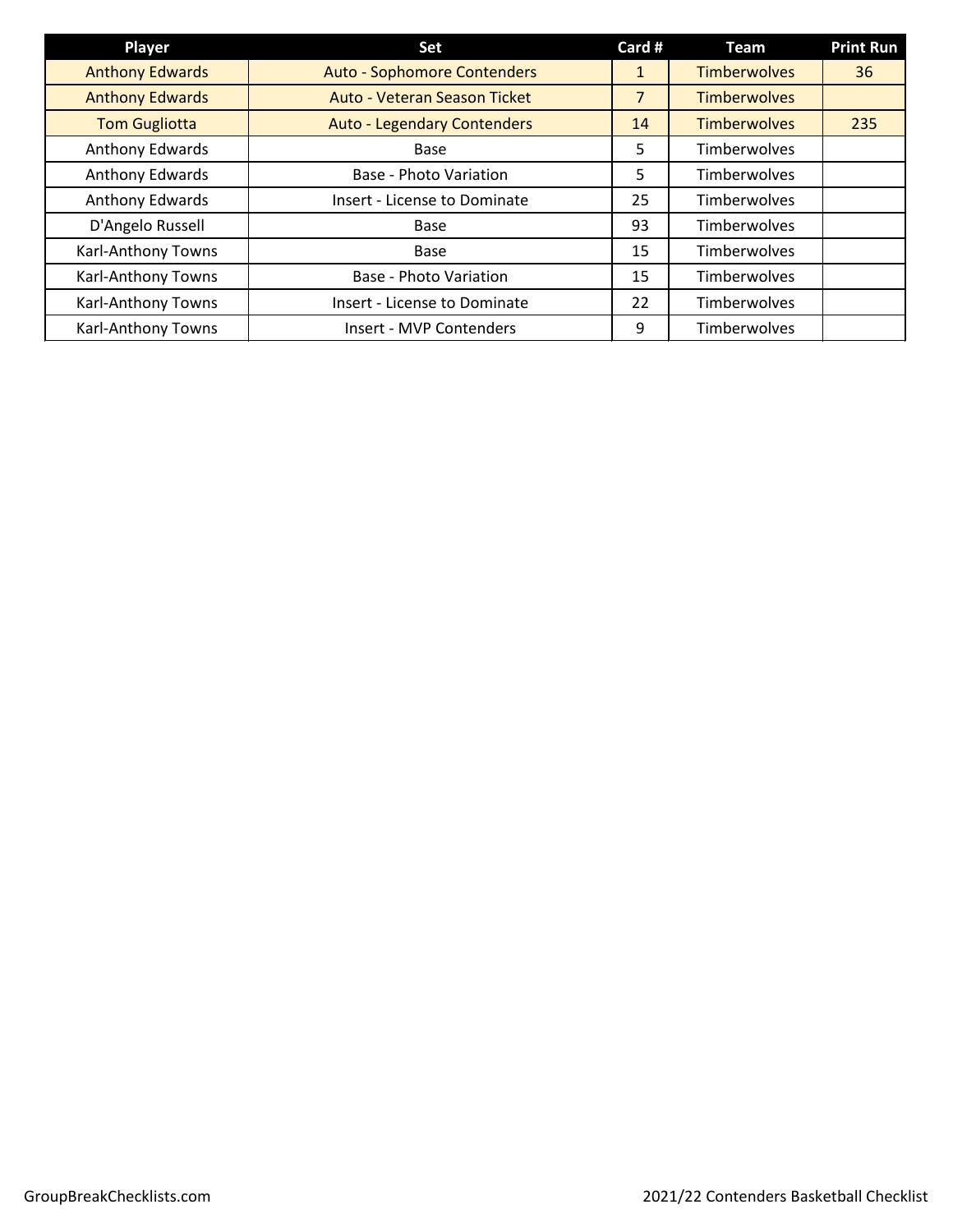| <b>Player</b>         | Set                                    | Card #         | <b>Team</b>     | <b>Print Run</b> |
|-----------------------|----------------------------------------|----------------|-----------------|------------------|
| Jonathan Kuminga      | <b>Auto - Rookie Season Ticket</b>     | 107            | <b>Warriors</b> |                  |
| Juan Toscano-Anderson | Auto - Rookie Season Ticket On Sticker | 152            | <b>Warriors</b> |                  |
| <b>Moses Moody</b>    | <b>Auto - Rookie Season Ticket</b>     | 114            | <b>Warriors</b> |                  |
| <b>Al Attles</b>      | <b>Auto - Legendary Contenders</b>     | $\overline{7}$ | <b>Warriors</b> | 235              |
| <b>James Wiseman</b>  | <b>Auto - Sophomore Contenders</b>     | $\overline{3}$ | <b>Warriors</b> | 36               |
| <b>Stephen Curry</b>  | <b>Auto - MVP Contenders</b>           | $\overline{2}$ | <b>Warriors</b> | 26               |
| Andrew Wiggins        | Base                                   | 50             | Warriors        |                  |
| <b>Andrew Wiggins</b> | <b>Insert - International Ticket</b>   | 27             | Warriors        |                  |
| Draymond Green        | Base                                   | 40             | Warriors        |                  |
| James Wiseman         | <b>Base</b>                            | 30             | Warriors        |                  |
| James Wiseman         | <b>Base - Photo Variation</b>          | 30             | <b>Warriors</b> |                  |
| Jonathan Kuminga      | Insert - 2021 Draft Class Contenders   | $\overline{7}$ | Warriors        |                  |
| Jonathan Kuminga      | Insert - Lottery Ticket                | $\overline{7}$ | Warriors        |                  |
| Jonathan Kuminga      | Insert - Rookie of the Year Contenders | $\overline{7}$ | Warriors        |                  |
| Klay Thompson         | <b>Base</b>                            | 20             | Warriors        |                  |
| Moses Moody           | Insert - 2021 Draft Class Contenders   | 14             | Warriors        |                  |
| Moses Moody           | Insert - Lottery Ticket                | 14             | Warriors        |                  |
| Moses Moody           | Insert - Rookie of the Year Contenders | 14             | Warriors        |                  |
| <b>Stephen Curry</b>  | Base                                   | 10             | Warriors        |                  |
| <b>Stephen Curry</b>  | <b>Base - Photo Variation</b>          | 10             | Warriors        |                  |
| <b>Stephen Curry</b>  | Insert - Game Night Ticket             | 8              | Warriors        |                  |
| Stephen Curry         | <b>Insert - License to Dominate</b>    | 16             | Warriors        |                  |
| <b>Stephen Curry</b>  | Insert - MVP Contenders                | 14             | Warriors        |                  |
| <b>Stephen Curry</b>  | <b>Insert - Suite Shots</b>            | 10             | Warriors        |                  |
| <b>Stephen Curry</b>  | Insert - Superstar Die-Cuts            | 5              | Warriors        |                  |